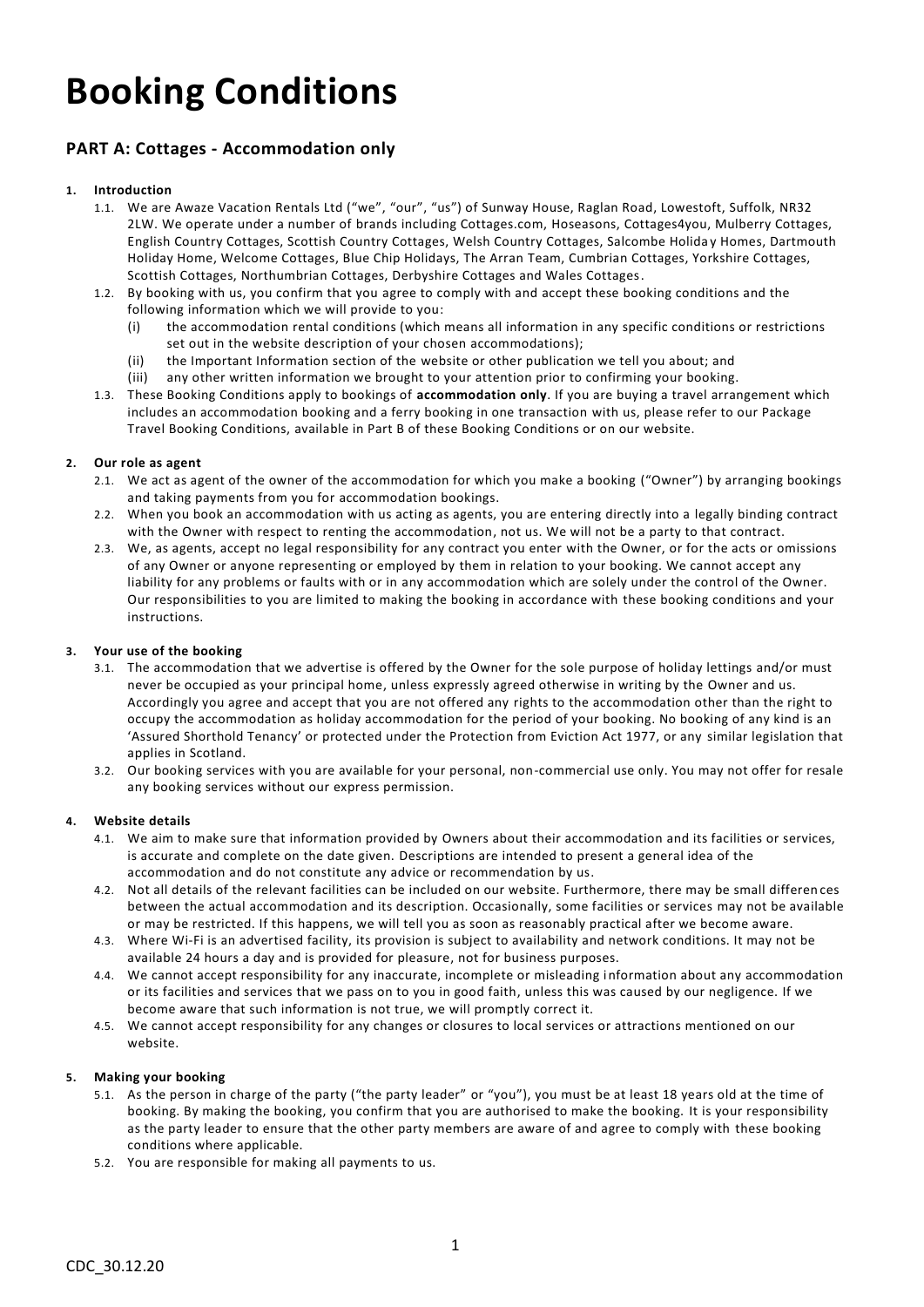- 5.3. You must ensure that all the information you provide us in connection with your booking is true, accurate, current and complete. If any of your details change, you must promptly update your details.
- 5.4. If you or any member of your party has any medical problem or disability that may affect your booking, please tell us before you confirm your booking and give us full details in writing as early as possible before you travel. If the Owner is unable to make reasonable adjustments to meet that person's particular needs, we, on behalf of the Owner, can refuse or cancel the reservation.
- 5.5. If you have any special requests, you must let us know when you make a booking and confirm them in writing. Although we will try to pass any reasonable requests on to the Owner, we cannot guarantee that any request will be met. Confirmation that we have noted a special request or passed it on to the Owner, or the fact it is shown on your written confirmation or any other document, is not confirmation that the request will be met. If we or the Owner fail to meet any special request, it will not mean we or they have broken your contract.
- 5.6. If the accommodation is available and we have received all the relevant payments from you, we will give you written confirmation of your booking as soon as reasonably possible. This confirmation will show your booking details, the amount you have paid and the amount you still owe for the booking.
- 5.7. Your binding contract with the Owner will begin when we issue you or your travel agent the written confirmation on behalf of the Owner and you have made the appropriate payments to us or your travel agent.
- 5.8. If you pay the deposit, it does not mean we have accepted a booking unless we have issued you with written confirmation. Please do not make any other travel arrangements (such as flights) until we have issued you with a written confirmation.
- 5.9. If you book with us online, we will acknowledge that we have received your booking and then later send you your confirmation by email. It is your responsibility to check your emails regularly and to let us know about any change to your email address.
- 5.10. Where we offer the option of a provisional telephone booking, the accommodation will be released for general sale after the agreed time period unless you confirm the booking by making the appropriate payment.
- 5.11. We, on behalf of the Owner, have the right to refuse any booking before we send you written confirmation. If we do this, we will tell you in writing and promptly refund any money you have paid to us. In this case, neither we nor the Owner will have any legal responsibility to you.
- 5.12. As soon as you receive your confirmation, you must check the details carefully. If anything is not correct, you should tell us immediately. As we act only as agent, we have no responsibility for any errors in any documentation , except where an error is made by us.
- 5.13. If you book through a travel agent, we will send your confirmation and any other documentation to your travel agent.
- 5.14. Even if we have sent a written confirmation, we on behalf of the Owner, have the right to cancel a booking where there are reasonable grounds to believe that (i) it is not legitimate; (ii) you are likely to breach these booking conditions; (iii) information supplied by you in relation to your booking is incorrect; or (iv) you have behaved in a vexatious, abusive or unlawful manner to the Owner or to our staff. If we cancel your booking in these circumstances, we will tell you in writing and neither we nor the Owner will have any legal or financial responsibility to you.

## **6. Payment**

- 6.1. When you book, you must pay i) the deposit amount then due (see also clause 7 (Deposit)); ii) any applicable booking fee (unless you are paying under a low deposit scheme and the terms of such low deposit scheme state otherwise); iii) any insurance premium if this is something you have purchased. You must pay by debit or credit card and we only accept payment in pounds sterling.
- 6.2. Unless clause 6.2.1 applies, if your accommodation is stated to sleep 9 or less, we must receive the rest of the money, including any applicable booking fee, owed no less than 10 weeks before the start of your stay, or no less than 12 weeks where the accommodation is stated to sleep 10 or more people. We will automatically collect the balance owed on the card that you used to pay the deposit, unless you settle the amount owed befor e that date or unless you tell us otherwise. If you book less than 10 weeks before the start of your stay (or less than 12 weeks before the start of your stay where the accommodation is stated to sleep 10 or more people), we must receive full payment of the total cost of your booking when you make the booking.
	- 6.2.1. If you make a booking between the dates of 13 May 2022 and 15 August 2022 for holidays that take place between 24 June 2022 and 26 Sep 2022, and your accommodation is stated to sleep 9 or less, we must receive the rest of the money, including any applicable booking fee, owed no less than 6 weeks before the start of your stay, or no less than 8 weeks where the accommodation is stated to sleep 10 or more people. We will automatically collect the balance owed on the card that you used to pay the deposit, unless you settle the amount owed before that date or unless you tell us otherwise. If you book less than 6 weeks before the start of your stay (or less than 8 weeks before the start of your stay where the accommodation is stated to sleep 10 or more people), we must receive full payment of the total cost of your booking when you make the booking.
- 6.3. If you do not pay any payment due in relation to your booking by the appropriate date we, on behalf of the Owner, are entitled to assume that you want to cancel your booking. In this case, your booking will be cancelled immediately and the provisions of clause 10 (Full customer cancellations - basic) will apply. You may also need to pay additional charges.
- 6.4. There is no charge for debit or credit card payments. However, if your bank refuses to make your payment for any reason, we are entitled to make an administration charge of £35.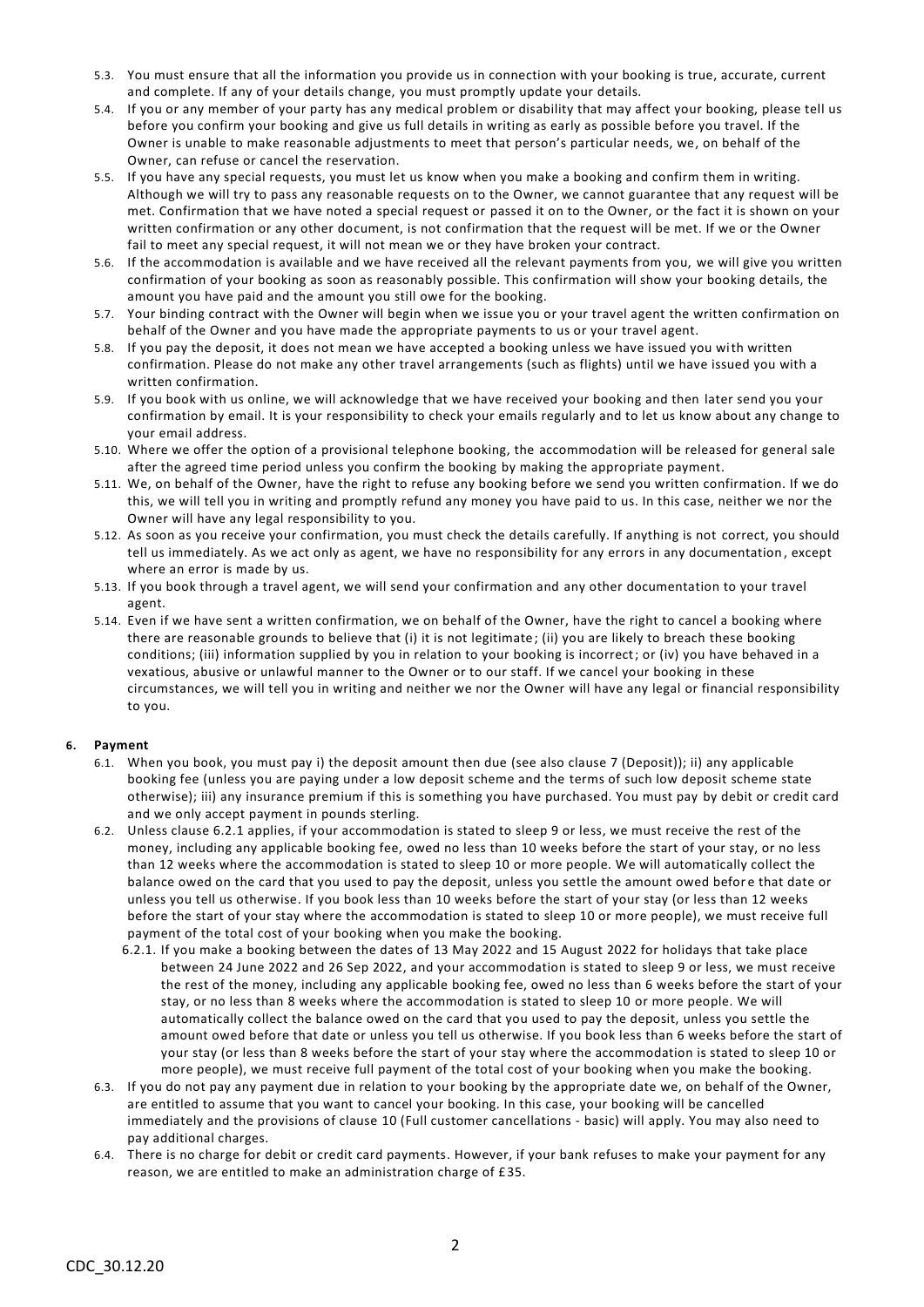- 6.5. Please note that we act as an agent and that other than any booking fee or administration charges (which we charge ourselves for the services we provide in administering your booking), or unless stated otherwise in these booking conditions, such as for insurance fees (see clause 16 (Insurance)), all charges (including cancellation charges) and refunds are made for and on behalf of the Owner unless we have agreed a different position with the Owner.
- 6.6. If you have booked an accommodation through a third party travel agent, please be aware that they may collect payment differently. Please check with the third party travel agent in advance of making a booking.

## **7. Deposit**

- 7.1. For most bookings, we will ask you to pay a non-refundable deposit, to secure your booking.
- 7.2. The standard deposit is 25% of the accommodation rental price, but we may occasionally require you to pay more or less. You will be told what the deposit is prior to making the booking.
- 7.3. If you book an accommodation with a deposit which is lower than the standard deposit, you also agree to pay the difference between the amount paid and the standard deposit. You must make this additional payment either at the time the balance of your booking is due or, if you cancel before the balance due date, at the time you cancel the booking. Terms of any low deposit scheme, if available for your accommodation, will be displayed on our website.

## **8. Pricing**

- 8.1. We keep the prices charged by the Owner under constant review and the prices of unsold accommodation may be increased or decreased at any time. We may also correct mistakes in the pricing of unsold accommodation at any time. We will confirm the price of your booking when you make it. As changes and mistakes can happen, you must check the price and all other details of your chosen accommodation at the time of booking.
- 8.2. All prices quoted or otherwise given to you include all charges and any taxes or government charges which may apply to your booking at the time it is made. Variations in the tax rate or government charges may result in variations of the sums due for your booking and you may be required to pay any additional taxes that arise after your booking has been confirmed.
- 8.3. We can pass on to you, in full, after we have confirmed your booking, all costs or charges the Owner makes to us which are connected with your booking, including any price increases due to changes in the exchange rates of currency.
- 8.4. All accommodation prices are for the accommodation as a whole and are not on a per person basis, except when an extra person charge applies.
- 8.5. We charge a booking fee for the services we provide in administering your booking. Any booking fee will be stated on our website or notified to you during the telephone booking process, and will be shown as a separate charge on your confirmation.

## **9. Changing your booking**

- 9.1. If you want to change any detail of your confirmed booking, you must notify us via your online account or by calling us as soon as possible and we will do our best to arrange the changes.
- 9.2. Changes can only be accepted with the Owner's agreement. We cannot guarantee that the Owner concerned will be able to meet your request.
- 9.3. If the Owner can facilitate your change, you will be asked to pay us an administration charge of £35 for each change in dates or £60 for each change in accommodation, which will be charged on our behalf. You will also have to pay any costs incurred by the Owner in facilitating this change for you, which, where relevant, will be charged at the current website price, which may be different from the price on the website from which you booked your chosen arrangements.
- 9.4. An Owner may treat changes to your dates or accommodation as a cancellation of the original booking and if so, you will have to pay cancellation charges if you decide to go ahead with the change.

## **10. Full customer cancellations - basic**

- 10.1. **This clause does not apply to any cancellations due to government public health measures for Covid-19, which is covered by clause 11 (Cancellations due to government public health measures for Covid-19).**
- 10.2. If you have to, or want to, cancel your booking after it has been confirmed, you must phone us on the numbe r shown on your booking confirmation as soon as possible. The day we receive your notice by phone or via your online account (where available) to cancel is the date on which we will cancel your booking with the Owner.
- 10.3. You will have to pay a cancellation charge based on the number of days before the arrival date at the accommodation that we receive notice, as shown in the tables below. This means that if you have already paid the full balance of your total booking cost and then have to, or want to, cancel, you may receive a refund of part of the cost. However, if you have not yet paid your total booking cost by the time of your cancellation, you may have to make a further payment to cover the cancellation charge.
- 10.4. For the purpose of the tables below, total accommodation cost means accommodation rental price plus any extra items charged by the Owner such as charges for pets, welcome packs or cots but not including insurance premiums, booking fees or administration fees charged by us for making any changes.
- 10.5. The cancellation charges below have been calculated as a genuine pre-estimate of the losses incurred in the event you cancelled your booking within the stipulated time period.
- 10.6. If you have already paid insurance premiums, booking fees, credit-card charges and administration fees, we will not refund these if you cancel, unless you cancel in line with clause 11 (Cancellations due to government public health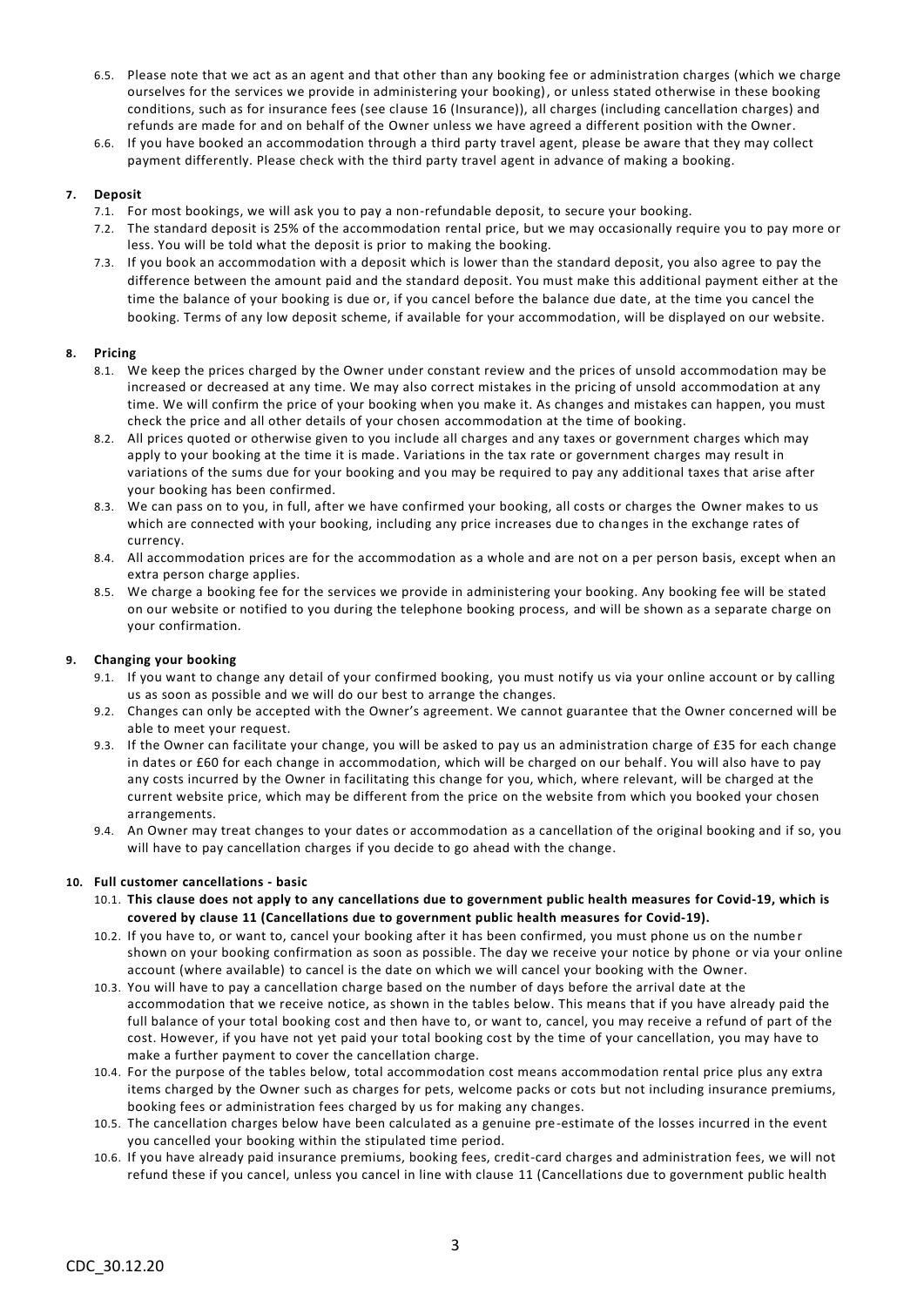measures for Covid-19). This may differ if you have booked under a low deposit offer, in which case you should review the low deposit terms applicable.

- 10.7. If you have booked through a third party agent, the term 'total accommodation cost' in the tables below does not include any charges made by that agent or anyone else for booking fees, flights, other travel services or any other amounts not paid to us, and you may be liable to pay such charges in the event of cancellation in accordance with the cancellation policy of the third party agent or other supplier.
- 10.8. Cancellation tables:
- a) If your balance is due 6 weeks prior to the start date of your trip (i.e. your accommodation is stated to sleep 9 or less and you made your booking between the dates of 13 May 2022 and 15 August 2022 for holidays that take place between 24 June 2022 and 26 Sep 2022):

| Number of days before the start date of<br>your trip that we receive your notice to<br>cancel (or on which you are deemed to<br>have cancelled) | Cancellation charge (in addition to any booking fees, any<br>insurance premiums or administration fees you owe or have<br>already paid which are non-refundable) |
|-------------------------------------------------------------------------------------------------------------------------------------------------|------------------------------------------------------------------------------------------------------------------------------------------------------------------|
| More than 70 days                                                                                                                               | Full standard deposit                                                                                                                                            |
| 57 to 70 days                                                                                                                                   | 50% of total accommodation cost                                                                                                                                  |
| 43 to 56 days                                                                                                                                   | 60% of total accommodation cost                                                                                                                                  |
| 29 to 42 days                                                                                                                                   | 75% of total accommodation cost                                                                                                                                  |
| 8 to 28 days                                                                                                                                    | 90% of total accommodation cost                                                                                                                                  |
| 7 days or less                                                                                                                                  | 95% of total accommodation cost                                                                                                                                  |

b) If your balance is due 8 weeks prior to the start date of your trip (i.e. your accommodation is stated to sleep 10 or more and you made your booking between the dates of 13 May 2022 and 15 August 2022 for holidays that take place between 24 June 2022 and 26 Sep 2022):

| Number of days before the start date of<br>your trip that we receive your notice to<br>cancel (or on which you are deemed to<br>have cancelled) | Cancellation charge (in addition to any booking fees, any<br>insurance premiums or administration fees you owe or have<br>already paid which are non-refundable) |
|-------------------------------------------------------------------------------------------------------------------------------------------------|------------------------------------------------------------------------------------------------------------------------------------------------------------------|
| More than 84 days                                                                                                                               | Full standard deposit                                                                                                                                            |
| 57 to 84 days                                                                                                                                   | 50% of the total accommodation cost or full deposit (including<br>any balance of deposit due), whichever is greater                                              |
| 43 to 56 days                                                                                                                                   | 60% of total accommodation cost                                                                                                                                  |
| 29 to 42 days                                                                                                                                   | 75% of total accommodation cost                                                                                                                                  |
| 8 to 28 days                                                                                                                                    | 90% of total accommodation cost                                                                                                                                  |
| 7 days or less                                                                                                                                  | 95% of total accommodation cost                                                                                                                                  |

c) If your balance is due 10 weeks prior to the start date of your trip (i.e. your accommodation is stated to sleep 9 or less):

| Number of days before the start date of<br>your trip that we receive your notice to<br>cancel (or on which you are deemed to<br>have cancelled) | Cancellation charge (in addition to any booking fees, any<br>insurance premiums or administration fees you owe or have<br>already paid which are non-refundable) |
|-------------------------------------------------------------------------------------------------------------------------------------------------|------------------------------------------------------------------------------------------------------------------------------------------------------------------|
| More than 70 days                                                                                                                               | Full standard deposit                                                                                                                                            |
| 57 to 70 days                                                                                                                                   | 50% of total accommodation cost                                                                                                                                  |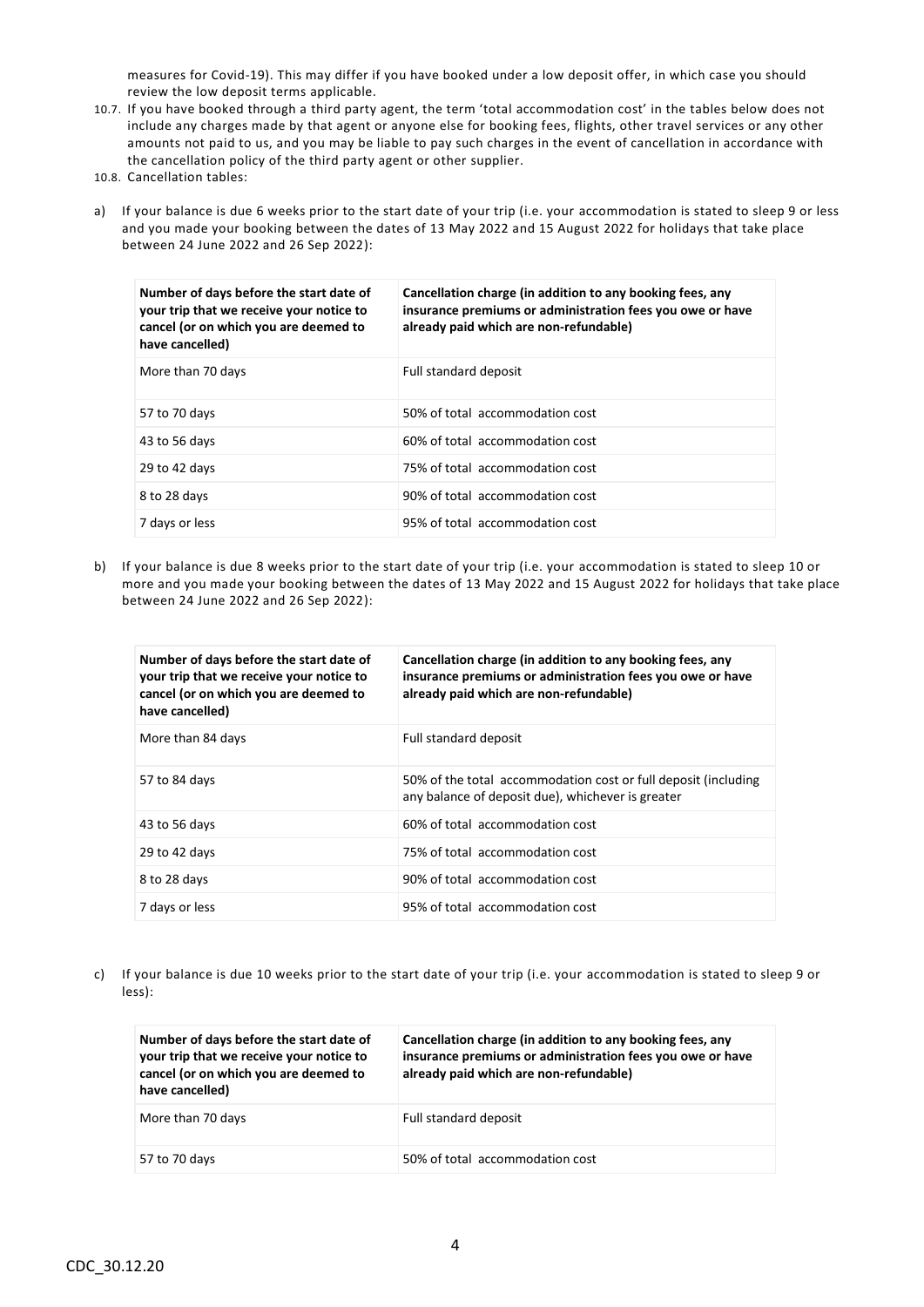| 43 to 56 days  | 60% of total accommodation cost |
|----------------|---------------------------------|
| 29 to 42 days  | 75% of total accommodation cost |
| 8 to 28 days   | 90% of total accommodation cost |
| 7 days or less | 95% of total accommodation cost |

d) If your balance is due 12 weeks prior to the start date of your trip (i.e. your accommodation is stated to sleep 10 or more):

| Number of days before the start date of<br>your trip that we receive your notice to<br>cancel (or on which you are deemed to<br>have cancelled) | Cancellation charge (in addition to any booking fees, any<br>insurance premiums or administration fees you owe or have<br>already paid which are non-refundable) |
|-------------------------------------------------------------------------------------------------------------------------------------------------|------------------------------------------------------------------------------------------------------------------------------------------------------------------|
| More than 84 days                                                                                                                               | Full standard deposit                                                                                                                                            |
| 57 to 84 days                                                                                                                                   | 50% of the total accommodation cost or full deposit (including<br>any balance of deposit due), whichever is greater                                              |
| 43 to 56 days                                                                                                                                   | 60% of total accommodation cost                                                                                                                                  |
| 29 to 42 days                                                                                                                                   | 75% of total accommodation cost                                                                                                                                  |
| 8 to 28 days                                                                                                                                    | 90% of total accommodation cost                                                                                                                                  |
| 7 days or less                                                                                                                                  | 95% of total accommodation cost                                                                                                                                  |

#### **11. Cancellations due to government public health measures for Covid-19**

- 11.1. If you have to cancel your booking because UK government public health measures imposed as a result of the Covid-
	- 19 pandemic mean it is unlawful to travel to or to make use of the accommodation you booked, you may choose to :
	- (i) transfer your booking to a later date free of any administration charges, subject to availability you will have to pay any difference in price if the cost of the new booking is higher or be reimbursed the difference if the cost of the new booking is lower;
	- (ii) request a voucher with a redemption value equal to the amount previously paid by you for the booking the voucher terms and conditions will be available to you before you make your choice under this clause; or
	- (iii) obtain a refund of the amount already paid by you for the booking, less any administrative costs which we incur in processing your refund.
- 11.2. You will have to contact us in order to access these options.

## **12. Part Cancellations**

- 12.1. If any person(s) in your party needs to cancel, this will not affect the total cost of your booking .
- 12.2. No refunds are payable in the event that you cut short your stay.

## **13. Changes by us or the Owner**

- 13.1. We and the Owner do not expect to have to make any changes to your booking. However, sometimes bookings have to be changed or mistakes have to be corrected. We, and the Owner, have the right to do so.
- 13.2. If we or the Owner do need to make changes, we (on the Owner's behalf where the Owner is making a change), will contact you by phone if reasonably possible in the case of a significant change or by email in the case of a minor change as soon as is reasonably practical. We will explain what has happened and let you know about the change. However, we will have no further liability to you.

## **14. Cancellations by us or the Owner**

- 14.1. If we or the Owner cancel your booking or are prevented from providing the accommodation you have booked, you may choose to:
	- (i) accept alternative accommodation you will have to pay any difference in price if the cost of the new accommodation is higher or be reimbursed the difference if the cost of the new accommodation is lower;
	- (ii) request a voucher with a redemption value equal to the amount previously paid by you for the booking the voucher terms and conditions will be available before you make your choice under this clause; or
	- (iii) obtain a refund of the amount already paid by you for the booking.
- 14.2. We will contact you to inform you of these options.

## **15. Events Beyond Our Control**

15.1. Except where otherwise expressly stated in these Booking Conditions we will not be liable or pay you compensation, if our contractual obligations to you are affected by "Events Beyond Our Control". For the purposes of these Booking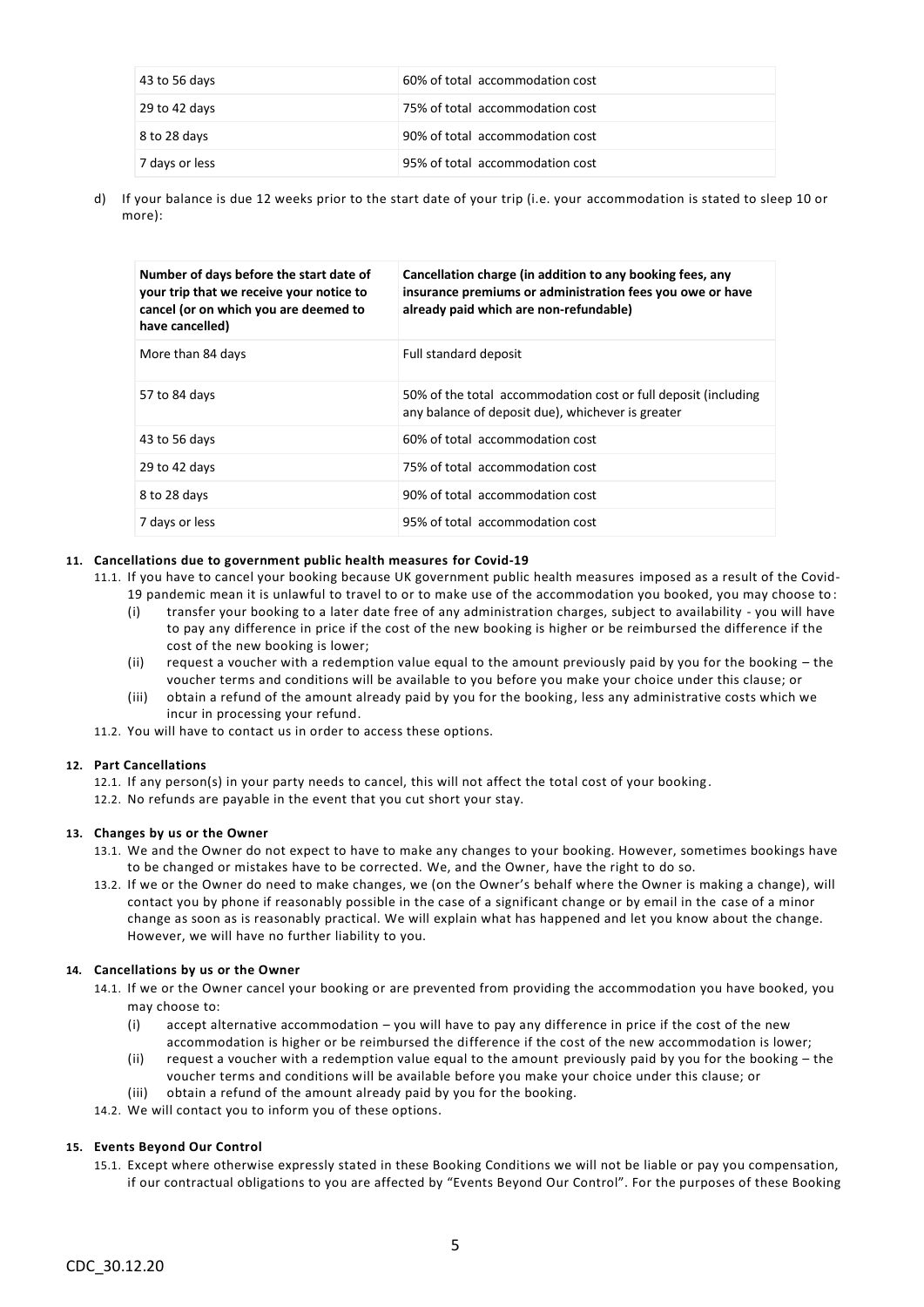Conditions, Events Beyond Our Control means any event beyond our or the Owner's control, the consequences of which could not have been avoided even if all reasonable measures had been taken. Examples include warfare and acts of terrorism (and threat thereof), civil strife, significant risks to human health such as the outbreak of serious disease at the travel destination (including epidemics, pandemics and the ongoing effects of the Covid -19 pandemic) or natural disasters such as floods, earthquakes or weather conditions which prevent you from travelling to the travel destination and/or make it impossible to travel safely to the travel destination or remain at the travel destination, the act of any government or other national or local authority including port or river authorities, industrial dispute, labour strikes, lock closure, natural or nuclear disaster, fire, chemical or biological disaster, unavoidable technical problems with transport and all similar events outside our or the Owner's control.

## **16. Insurance**

- 16.1. We recommend that you take out travel insurance to cover you for your total stay. Details of the UK Personal Travel Insurance policies that we sell are shown on our website.
- 16.2. You should ensure that you take your policy documentation with you on holiday.
- 16.3. It is your responsibility to make sure that any insurance cover you purchase is suitable for your needs
- 16.4. If you purchase insurance from us you will have to pay for this at the time you make your booking.

#### **17. Your obligations in respect of the accommodation**

- 17.1. The Owner has set the following conditions on your stay at the accommodation:
	- (i) **Arrival and departure** You can arrive at your accommodation at any time after 4pm (unless we tell you otherwise) on the start date of your rental period. You must leave by 10am on the last day (unless we tell you otherwise). If your arrival will be delayed beyond 8pm on the start date of your rental period, you must contact the person whose details we provide you. If you fail to do so, you may not be able to get into the accommodation. If you fail to arrive by 12 noon on the day after the start date of your rental period and you do not let the person whose details we provide you know that you are arriving late, we on behalf of the Owner may treat your booking as having been cancelled by you. In this situation, you will not be refunded any money you have paid.
	- (ii) **Security deposits** Some Owners require payment of a security deposit. If this applies to your chosen accommodation, this is a direct arrangement between you and the Owner, which we may or may not administer on behalf of the Owner. The amount and details of how the payment should be made and how and when it will be returned (less any costs for breakages, damages etc. if applicable) will be provided at the time of booking.
	- (iii) **Behaviour** You and all members of your party agree:
		- a. to keep the accommodation clean and tidy;
		- b. to leave the accommodation in a similar condition as you found it when you arrived;
		- c. to behave in a way at all times while at the accommodation which does not break any law;
		- d. not to use the accommodation for any illegal or commercial purpose;
		- e. not to sublet the accommodation or any part thereof or otherwise allow anyone to stay in it who we have not previously accepted on behalf of the Owner as a member of your party;
		- f. not to behave in an anti-social manner, breach the peace or otherwise act in a way which may disrupt or affect the enjoyment of others.
	- (iv) **Maximum occupancy** You must not allow more people than the website states to stay overnight in the accommodation. You cannot arrange for visitors to the accommodation without the advance consent of the Owner. You must not hold events (such as parties, celebrations or meetings) at the accommodation without the advance consent of the Owner. If you do any of these things, the Owner can refuse to hand over the accommodation to you, or can repossess it. If the Owner does this, we will treat this as you cancelling the booking. In these situations you will not receive a refund of any money you have paid for your booking. And we or the Owner will not be legally responsible to you as a result of this situation (for example, for any costs or expenses you have to pay due to not being able to stay in the accommodation, such as the cost of finding alternative accommodation). Neither we nor the Owner are under any obligation to find any alternative accommodation for you.
	- (v) **Pets -** Pets are not allowed unless we say so on the website. You must add your pet to your party at the point of booking. We recommend that any dog must have insurance which includes sufficient pet liability cover and you are wholly responsible for the supervision and behaviour of your pet at all times. If you take a pet with you, it is not allowed upstairs, on beds or furniture, or in any shared facilities, such as swimming pools or shops. You must not leave any pets unattended in the accommodation, including any garden, and you must keep dogs on a lead within the boundaries of an accommodation (including the garden). Children must not be left alone with any animal. Registered assistance dogs are allowed in most accommodations featured on our websites, even if the accommodation description says that pets are not allowed. If you or any member of the party has a pet allergy, we cannot guarantee that dogs, or other pets, have not stayed in your chosen accommodation, even if the Owner does not allow pets, nor can we accept any responsibility for any subsequent health reaction. Sometimes, Owners may take their own pets to an accommodation. It is your responsibility to make specific enquiries before booking. You should also read the information on taking pets on holiday included on our website. If there is a charge for taking a pet, you will be told at the time of booking.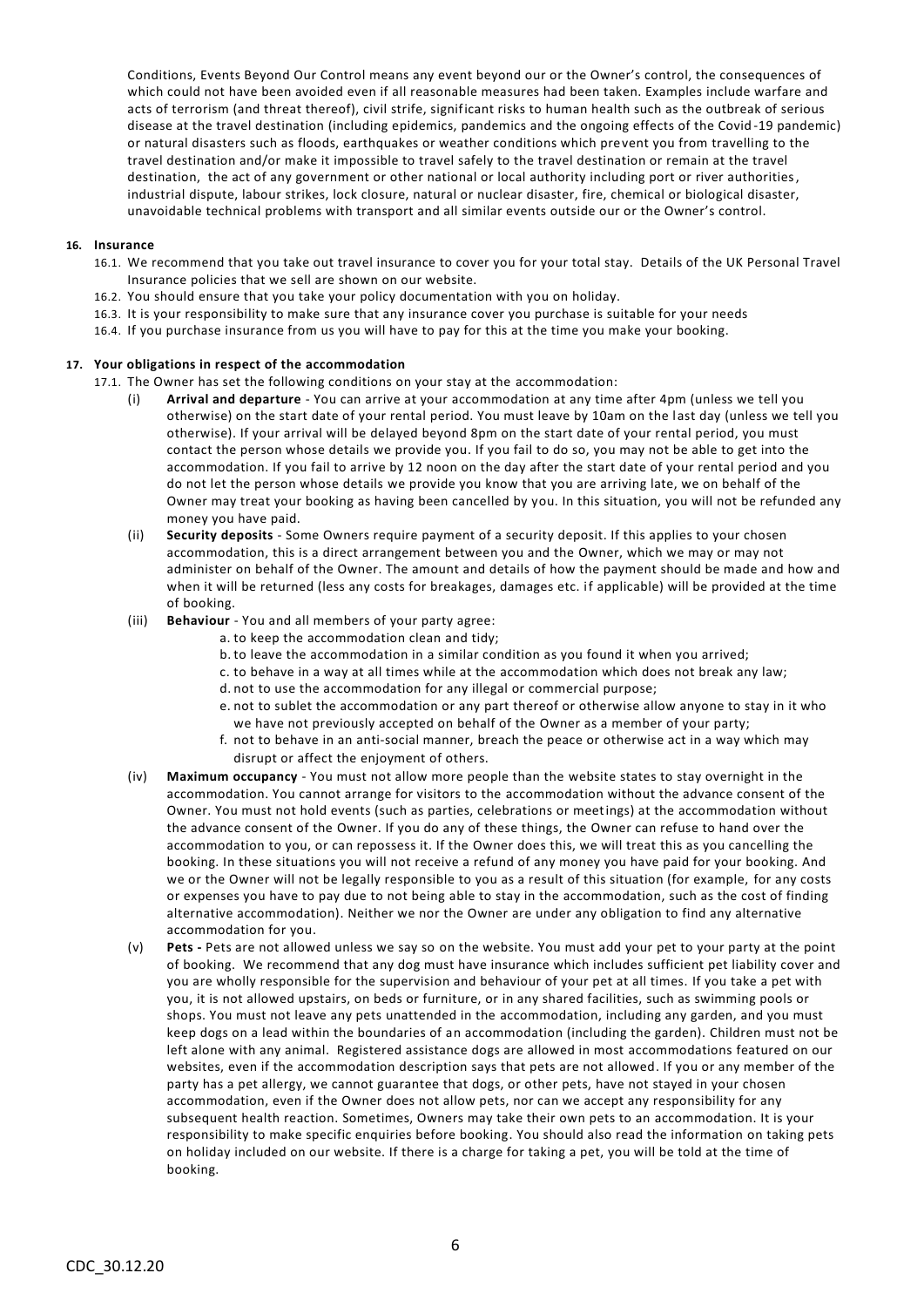(vi) **No Smoking -** most accommodations are no smoking (including e-cigarettes), if you require a smoking accommodation then please contact us.

## **18. Damage**

- 18.1. You are responsible for all guests staying at the accommodation and the things they do (and do not do) even if you do not stay at the accommodation during the booking period.
- 18.2. You are responsible for and agree to reimburse to the Owner and us all costs incurred by the Owner and/or us as a result of any breakage or damage in or to the accommodation which is caused by you or any members of your party or any other persons invited into the accommodation by you. The Owner and/or we can ask for an extra payment from you to cover any such costs.
- 18.3. The Owner expects the accommodation to be left in a reasonably clean and tidy state on departure. If, in the Owner's or the Owner's representative's opinion, additional cleaning is required, you will be liable to the Owner for the cost of this cleaning.
- 18.4. You may need to check and sign an inventory of the accommodation and its contents on arrival at the accommodation. If you discover that anything is missing or damaged on arrival please notify the Owner or their representative immediately.

## **19. Right of Entry**

- 19.1. The Owner is allowed to enter the accommodation (without letting you know first if this is not practical or possible) if special circumstances or emergencies happen (for example if repairs need to be carried out) or if you break any of these booking conditions, the Owner's own terms and conditions or any other terms that apply to your booking and/or the accommodation.
- 19.2. The Owner or its representative is allowed to enter the accommodation to inspect it (including but not limited to where you have complained about the accommodation). If this happens, you will be given reasonable notice first.
- 19.3. You agree to allow the Owner or their representative (including workmen) access to the accommodation as required by this clause.

## **20. Unreasonable behaviour**

- 20.1. The Owner can refuse to hand over their accommodation if the unreasonable behaviour of anyone in your party is likely to cause offence to other guests, members of staff or neighbours, or if the Owner has reasonable cause to believe you or any member of your party will cause damage or loss to the accommodation, its services or facilities. If this happens, the contract between you and the Owner will end and you will not receive any refund and neither we nor the Owner will have any further responsibility to you.
- 20.2. The Owner can end a stay after the keys have been handed over, if the unreasonable behaviour of anyone in your party (including anyone invited into the accommodation by you) is likely to spoil the enjoyment, comfort or health of other guests, residents, neighbours or members of staff or where you or any member of your party (or anyone invited into the accommodation by you) has broken or is likely to break any of these booking conditions, the Owner's terms and conditions or any other terms and conditions applicable to the accommodation which you have been told about. If this happens, you will have to leave the accommodation immediately and no refund will be given. You may also be responsible for any costs the Owner incurs as a result of your behaviour.

## **21. Complaints**

- 21.1. If you have any complaint about our booking services, you must let us know immediately in writing and in any event before you travel. Unfortunately, we cannot accept any legal responsibility if you do not let us know what is wrong and allow us an opportunity to respond to you. If we are found to be at fault in relation to any service we provide (as opposed to any Owner for whom we are not responsible), we will not pay more than the commission we have earned for the booking (or the appropriate proportion of this if not everyone on the booking is affected), plus any reasonable expenses you cannot recover from elsewhere.
- 21.2. We do not exclude or limit what we will be legally responsible for if death or personal injury is caused as a result of our negligence or that of our employees whilst acting in their course of their employment, or for any criminal act we may commit. Neither we nor the Owner can be held responsible for noise or disturbance which comes from beyond the boundaries of the accommodation or which is beyond the Owner's control. If we know about a problem before you arrive, we will contact you to let you know. We cannot be held responsible for the breakdown of mechanical equipment such as pumps, boilers, swimming-pool filtration systems, nor for the failure of public utilities such as water, gas and electricity.
- 21.3. As the contract for the provision of the accommodation is between you and the Owner, you must tell them (or their representative) as soon as possible if you are dissatisfied. This means on arrival if you are immediately dissatisfied or during your stay as soon as you become dissatisfied. You must provide an immediate opportunity for the Owner to put right anything that is wrong before the end of your stay.
- 21.4. If you cannot contact the Owner or their representative, or if you are unhappy with their respo nse, you must phone us as soon as possible on the number shown on your confirmation with full details of your complaint and the Owner's response (if any). You should make every reasonable attempt to contact us and must do so during your stay and especially before any decision to cut short your stay.
- 21.5. If you want us to, we will use our reasonable endeavours to liaise with an Owner on your behalf to attempt to resolve any unresolved complaints. Or you can pursue any complaint directly with the Owner.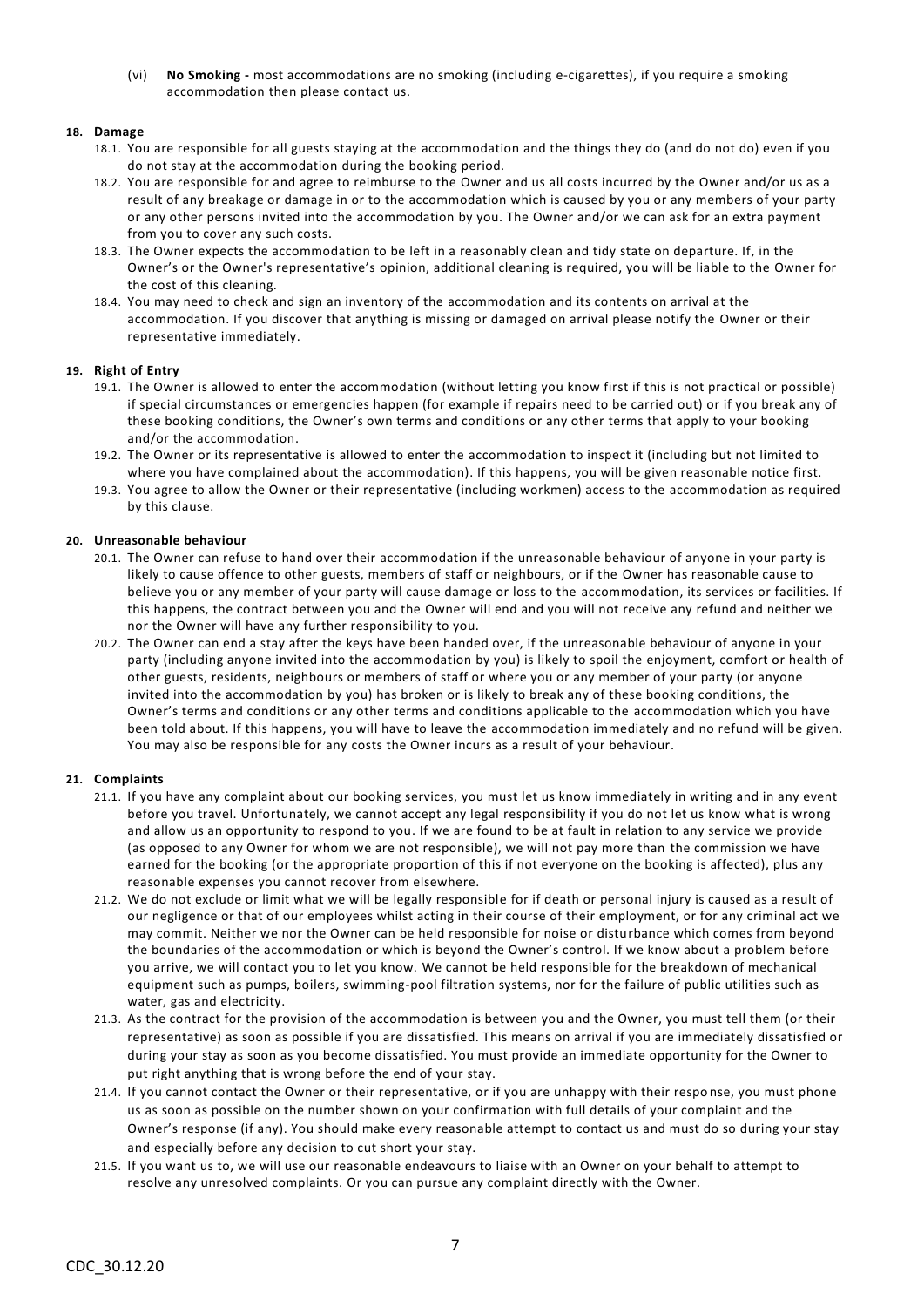- 21.6. If you feel that a problem has not been dealt with to your satisfaction, you must, within 28 days of returning from your stay, put your complaint in writing to us if you want us to liaise with an Owner on your behalf. We will then pass this on to the Owner. You can email us at [cr@awaze.co.uk](mailto:cr@awaze.co.uk) or write to us at Sunway House, Raglan Road Lowestoft, Suffolk, NR32 2LW, marked for the attention of the Customer Relations Department. We have designed this process to make sure we can help to resolve complaints as quickly as possible. Please help us and the Owner to assist you by following this process. If you fail to do so, this may affect your entitlement to claim compensation if this would be appropriate.
- 21.7. As we act only as an agent for the Owner, we cannot accept any legal responsibility for your complaint. If we help to resolve a complaint, we are doing so as an agent only and have no legal responsibility to you for any refund or compensation.
- 21.8. Nothing in this section will affect your legal rights or any right you may have to bring legal proceedings against an Owner.
- 21.9. Please also see clause 22 (ABTA membership) for details about their dispute resolution process.

## **22. ABTA membership**

- 22.1. We are a Member of ABTA our membership number for accommodation only sales is Y0662, which means you have the benefit of ABTA's assistance.
- 22.2. As your booking is for accommodation only in the UK, you do not benefit from any financial protection.
- 22.3. We are obliged to maintain a high standard of service to you by ABTA's Code of Conduct.
- 22.4. You can use ABTA's scheme for the resolution of disputes, which is approved by the Chartered Trading Standards Institute. If we can't resolve your complaint, go to [www.abta.com](http://www.abta.com/) to use ABTA's simple arbitration procedure.
- 22.5. Further information on the Code and ABTA's assistance in resolving disputes can be found a[t www.abta.com.](http://www.abta.com/)

## **23. Privacy**

- 23.1. By submitting your personal information to us, you agree to our use of the information in the ways set out in our Privacy Notice, including sharing your personal information with the Owner for the purposes of the provision of the booking.
- 23.2. Please see our Privacy Notice on our website which explains how we will process your personal.
- 23.3. We may, but do not always, record telephone calls between us for monitoring and training purposes. In the event of a dispute between us, we reserve the right to review any recorded calls between us.

## **24. Changes to these terms**

24.1. No representative, agent or sales person has the authority to vary, amend or waive any of these booking conditions. No amendment, variation or waiver of any of these booking conditions will be valid or have any effect unless accepted by us in writing.

## **25. Other terms**

- 25.1. Any dispute, claim or other matter which may arise in relation to your booking will be governed by English law and you agree that any dispute will be dealt with exclusively by the courts of England and Wales.
- 25.2. If a court or regulatory agency with proper jurisdiction determines that a provision of these booking conditions or any contract to which they apply is invalid, void or unenforceable then that provision will be interpreted in a way to reflect as nearly as possible the original intentions of the parties that is valid under applicable law or regulation. If any provision is invalid, the rest of these booking conditions will remain effective to the full extent permissible by applicable law.
- 25.3. We and each Owner may transfer our rights and obligations under these Booking Conditions to another person or organisation. We or the Owner will contact you to let you know if this is planned. If you are unhappy with the transfer you may contact us or the Owner to end the relevant contract within 14 days of us or the Owner telling you about it and we or they will refund you any payments you have made in advance for services that have not been provided.
- 25.4. Awaze Vacation Rentals Ltd, Sunway House, Raglan Road, Lowestoft, Suffolk, NR32 2LW, registered in England and Wales, with a company registration number 00965389. Our VAT registration number is GB 598 22 99 77.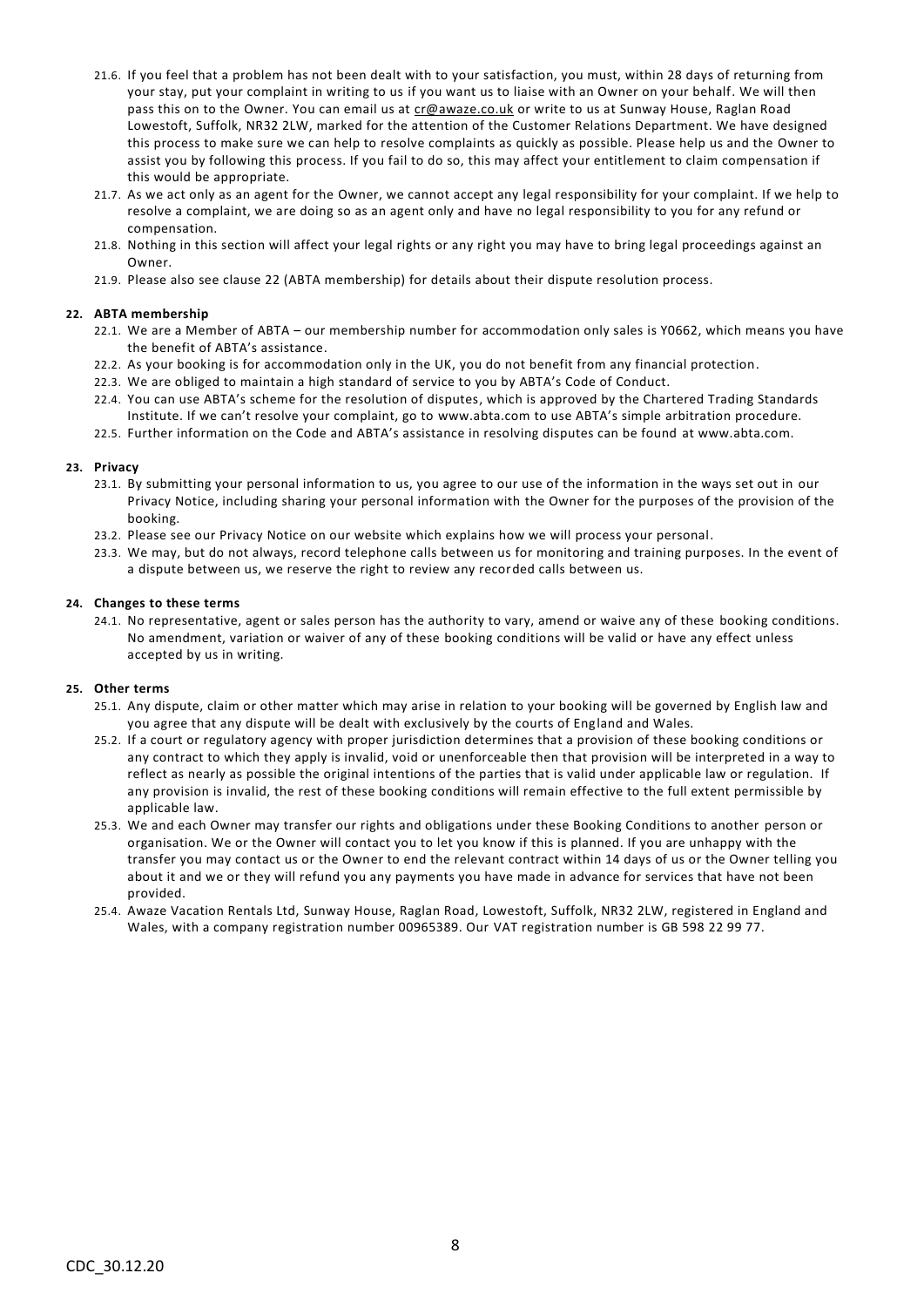# **Booking Conditions**

## **PART B: Cottages - Package Travel**

## **1. Introduction**

- 1.1. We are Awaze Vacation Rentals Ltd ("we", "our", "us") of Sunway House, Raglan Road, Lowestoft, Suffolk, NR32 2LW. We operate under a number of brands including Cottages.com, Hoseasons, Cottages4you, Mulberry Cottages, English Country Cottages, Scottish Country Cottages, Welsh Country Cottages, Salcombe Holiday Homes, Dartmouth Holiday Home, Welcome Cottages, Blue Chip Holidays, The Arran Team, Cumbrian Cottages, Yorkshire Cottages, Scottish Cottages, Northumbrian Cottages, Derbyshire Cottages and Wales Cottages.
- 1.2. By booking with us, you confirm that you agree to comply with and accept these booking conditions and the following information which we will provide to you:
	- (iv) the accommodation rental conditions (which means all information in any specific conditions or restrictions set out in the website description of your chosen accommodations);
	- (v) the Important Information section of the website or other publication we tell you about; and
	- (vi) any other written information we brought to your attention prior to confirming your booking.
- 1.4. These Booking Conditions apply to purchases of a travel arrangement which includes an accommodation booking and a ferry booking in one transaction ("Package Travel"). If you are booking accommodation only, please refer to our Accommodation Only Booking Conditions, available in Part A of these Booking Conditions or on our website.

## **2. Our role as agent**

- 2.1. We act as agent of the owner of the accommodation ("Owner") or the transport service provider ("Provider") by arranging bookings and taking payments from you for Package Travel arrangements.
- 2.2. If you book a Package Travel arrangement with us, we will accept responsibility for the arrangements in line with these booking conditions as an 'organiser' under the Package Travel and Linked Travel Arrangements Regulations 2018.
- 2.3. When you book Package Travel arrangements, we act as an agent on behalf of the Owner or Provider of your chosen travel arrangements but we will comply with our legal obligations under the PTRs as your Package Organiser, as set out in these booking conditions. This does no prejudice or otherwise affect our agency status with the relevant Owner or Provider of your travel arrangements.
- 2.4. The services which make up your Package Travel are provided by the independent Owner and Provider. The Owner and Provider will provide these services in accordance with their own terms and conditions. Some of these terms and conditions may limit or exclude the supplier's liability to you, usually in accordance with applicable International Conventions. Copies of the relevant parts of these terms and conditions are available on request from us or the supplier concerned.

## **3. Your use of the booking**

- 3.1. The accommodation that we advertise is offered by the Owner for the sole purpose of holiday lettings and/or must never be occupied as your principal home, unless expressly agreed otherwise in writing by the Owner and us. Accordingly you agree and accept that you are not offered any rights to the accommodation other than the right to occupy the accommodation as holiday accommodation for the period of your booking. No booking of any kind is an 'Assured Shorthold Tenancy' or protected under the Protection from Eviction Act 1977, or any similar legislation that applies in Scotland.
- 3.2. Our booking services with you are available for your personal, non-commercial use only. You may not offer for resale any booking services without our express permission.

## **4. Website details**

- 4.1. We aim to make sure that information provided by Owners or Providers about their accommodation and its facilities or their services, is accurate and complete on the date given. Descriptions are intended to present a general idea of the arrangements and do not constitute any advice or recommendation by us.
- 4.2. Not all details of the relevant facilities or services can be included on our website. Furthermore, there may be small differences between the actual accommodation or arrangement and its description. Occasionally, some facilities or services may not be available or may be restricted. If this happens, we will tell you as soon as reasonably practical after we become aware.
- 4.3. Where Wi-Fi is an advertised facility, its provision is subject to availability and network conditions. It may not be available 24 hours a day and is provided for pleasure, not for business purposes.
- 4.4. We cannot accept responsibility for any inaccurate, incomplete or misleading information about any accommodation or its facilities and services that we pass on to you in good faith, unless this was caused by our negligence. If we become aware that such information is not true, we will promptly correct it.
- 4.5. We cannot accept responsibility for any changes or closures to local services or attractions mentioned on our website.

## **5. Making your booking**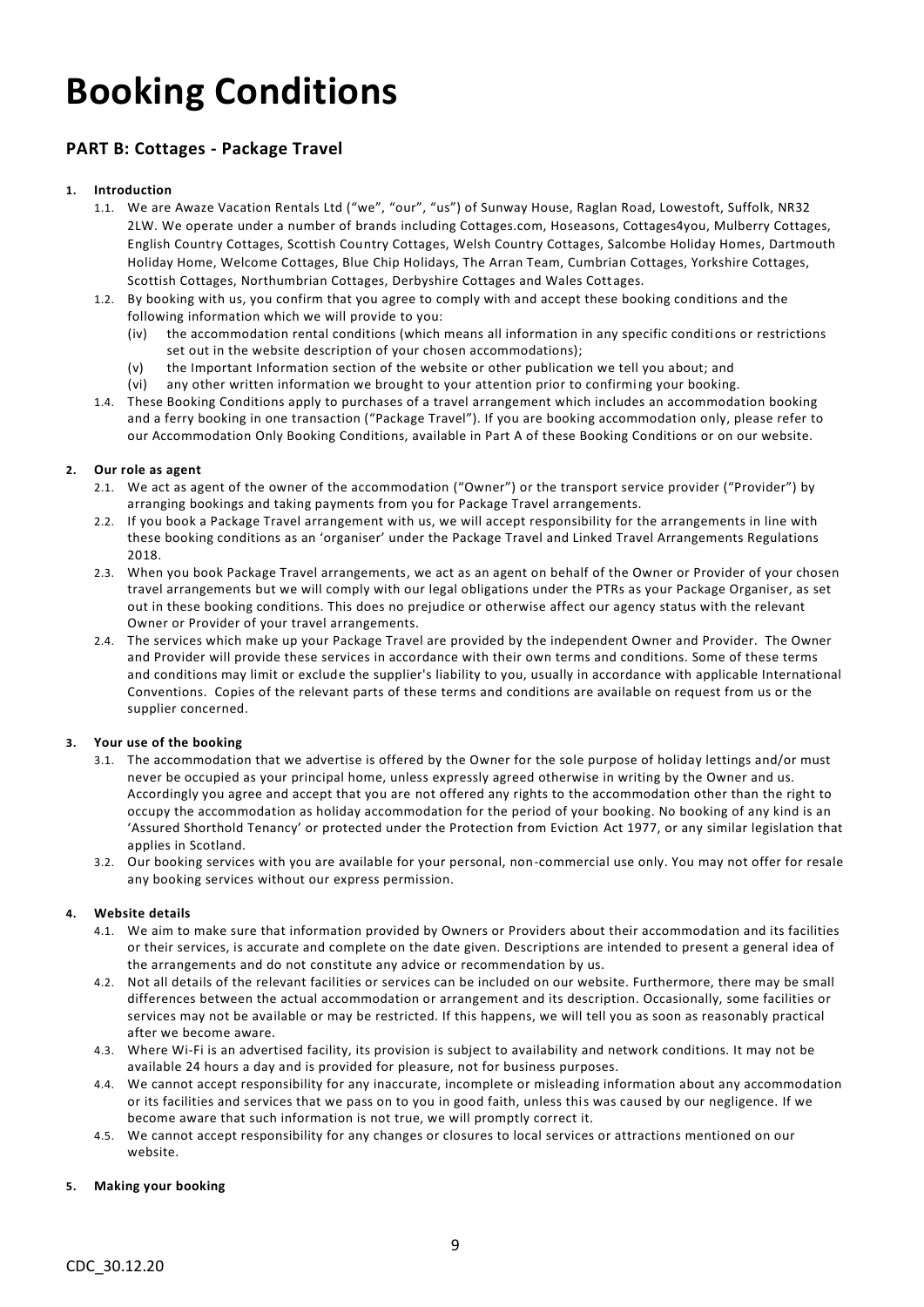- 5.1. As the person in charge of the party ("the party leader" or "you"), you must be at least 18 years old at the time of booking. By making the booking, you confirm that you are authorised to make the booking. It is your responsibility as the party leader to ensure that the other party members are aware of and agree to comply with these booking conditions where applicable.
- 5.2. You are responsible for making all payments to us.
- 5.3. You must ensure that all the information you provide us in connection with your booking is true, accurate, current and complete. If any of your details change, you must promptly update your details.
- 5.4. If you or any member of your party has any medical problem or disability that may affect your booking, please tell us before you confirm your booking and give us full details in writing as early as possible before you travel. If the Owner or Provider is unable to make reasonable adjustments to meet that person's particular needs, we, on behalf of the Owner or Provider, can refuse or cancel the reservation.
- 5.5. If you have any special requests, you must let us know when you make a booking and confirm them in writing. Although we will try to pass any reasonable requests on to the Owner or Provider, we cannot guarantee that any request will be met. Confirmation that we have noted a special request or passed it on to the Owner or Provider, or the fact it is shown on your written confirmation or any other document, is not confirmation that the request will be met. If we or the Owner or the Provider fail to meet any special request, it will not mean we or they have broken your contract.
- 5.6. If the accommodation is available and we have received all the relevant payments from you, we will give you written confirmation of your booking as soon as reasonably possible. This confirmation will show your booking details, the amount you have paid and the amount you still owe for the booking.
- 5.7. Your binding contract with the Owner or Provider will begin when we issue you or your travel agent the written confirmation on behalf of the Owner or Provider and you have made the appropriate payments to us or your travel agent.
- 5.8. If you pay the deposit, it does not mean we have accepted a booking unless we have issued you with written confirmation. Please do not make any other travel arrangements until we have issued you with a written confirmation.
- 5.9. If you book with us online, we will acknowledge that we have received your booking and then later send you your confirmation by email. It is your responsibility to check your emails regularly and to let us know about any change to your email address.
- 5.10. Where we offer the option of a provisional telephone booking, the accommodation will be released for general sale after the agreed time period unless you confirm the booking by making the appropriate payment.
- 5.11. We, on behalf of the Owner or Provider, have the right to refuse any booking before we send you written confirmation. If we do this, we will tell you in writing and promptly refund any money you have paid to us. In this case, neither we nor the Owner or Provider will have any legal responsibility to you.
- 5.12. As soon as you receive your confirmation, you must check the details carefully. If anything is not correct, you should tell us immediately. As we act only as agent, we have no responsibility for any errors in any documentation, except where an error is made by us.
- 5.13. If you book through a travel agent, we will send your confirmation and any other documentation to your travel agent.
- 5.14. Even if we have sent a written confirmation, we on behalf of the Owner or Provider, have the right to cancel a booking where there are reasonable grounds to believe that (i) it is not legitimate; (ii) you are likely to breach these booking conditions; (iii) information supplied by you in relation to your booking is incorrect; or (iv) you have behaved in a vexatious, abusive or unlawful manner to the Owner or Provider or to our staff. If we cancel your booking in these circumstances, we will tell you in writing and neither we nor the Owner or Provider will have any legal or financial responsibility to you.
- 5.15. We are not a specialist disabled holiday company, but we will do our utmost to cater for any special requirements you may have. If you or any member of your party has any medical problem or disability which may affect your booking, please provide us with full details before you make your booking so that we can try to advise you as to the suitability of your chosen arrangements. We may require you to produce a doctor's certificate certifying that you are fit to participate. Acting reasonably, if we are unable to properly accommodate the needs of the person(s) concerned, we will not confirm your booking or if you did not give us full details at the time of booking, we will cancel it and impose applicable cancellation charges when we become aware of these detai ls.

## **6. Payment**

- 6.1. When you book, you must pay i) the deposit amount then due (see also clause 7 (Deposit)); ii) any applicable booking fee; iii) any insurance premium if this is something you have purchased; and iv) the cost of the ferry ticket(s). You must pay by debit or credit card and we only accept payment in pounds sterling.
- 6.2. Unless clause 6.2.1 applies, if your accommodation is stated to sleep 9 or less, we must receive the rest of the money owed no less than 10 weeks before the start of your stay, or no less than 12 weeks where the accommodation is stated to sleep 10 or more people. We will automatically collect the balance owed on the card that you used to pay the deposit, unless you settle the amount owed before that date or unless you tell us otherwise. If you book less than 10 weeks before the start of your stay (or less than 12 weeks before the start of your stay where the accommodation is stated to sleep 10 or more people), we must receive full payment of the total cost of your booking when you make the booking.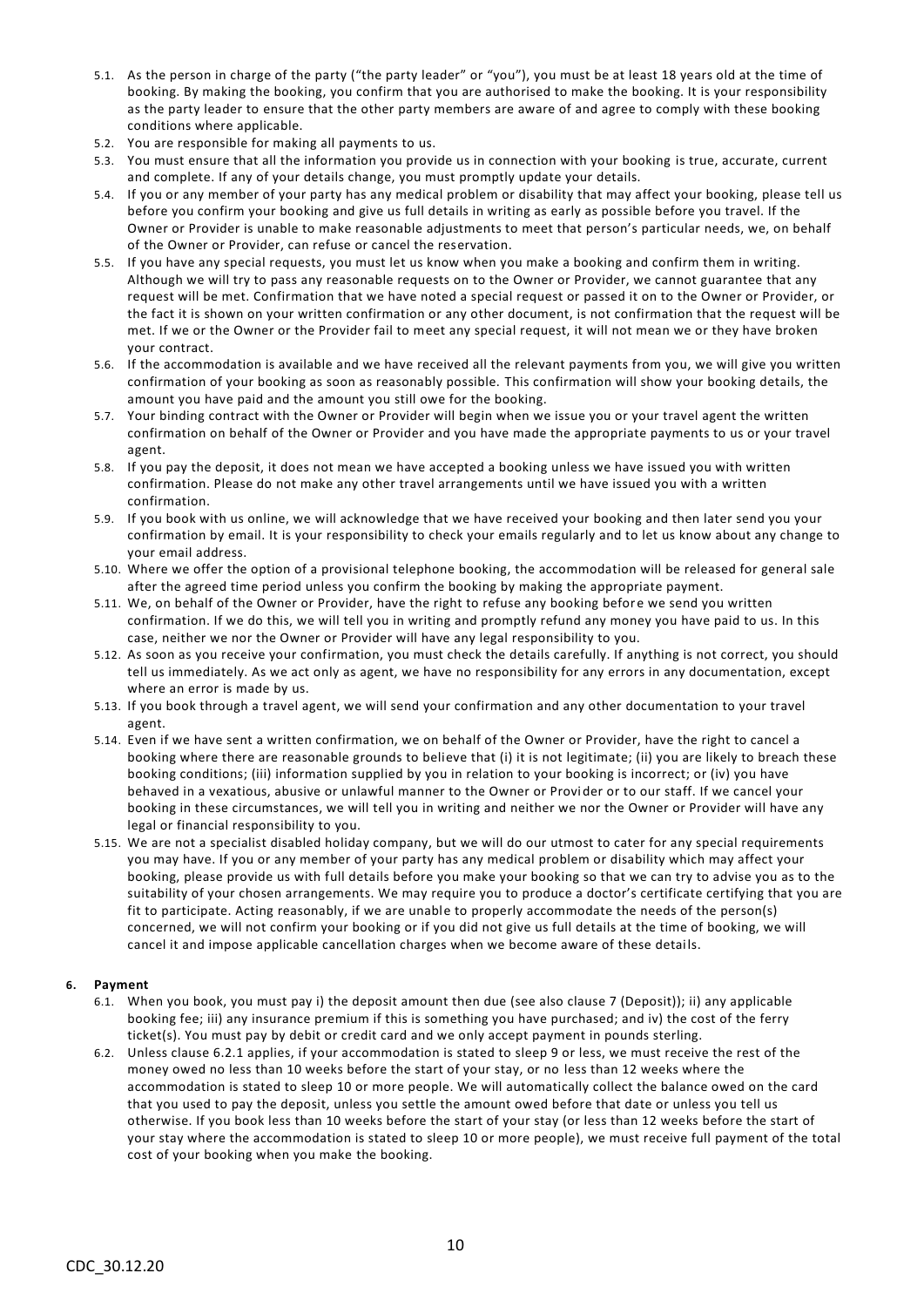- 6.2.1. If you make a booking between the dates of 13 May 2022 and 15 August 2022 for holidays that take place between 24 June 2022 and 26 Sep 2022, and your accommodation is stated to sleep 9 or less, we must receive the rest of the money, including any applicable booking fee, owed no less than 6 weeks before the start of your stay, or no less than 8 weeks where the accommodation is stated to sleep 10 or more people. We will automatically collect the balance owed on the card that you used to pay the deposit, unless you settle the amount owed before that date or unless you tell us otherwise. If you book less than 6 weeks before the start of your stay (or less than 8 weeks before the start of your stay where the accommodation is stated to sleep 10 or more people), we must receive full payment of the total cost of your booking when you make the booking.
- 6.3. If you do not pay any payment due in relation to your booking by the appropriate date we, on behalf of the Owner or Provider, are entitled to assume that you want to cancel your booking. In this case, your booking will be cancelled immediately and the provisions of clause 10 (Full customer cancellations – basic) will apply. You may also need to pay additional charges.
- 6.4. There is no charge for debit or credit card payments. However, if your bank refuses to make your payment for any reason, we are entitled to make an administration charge of £35.
- 6.5. Please note that we act as an agent and that other than any booking fee or administration charges (which we charge ourselves for the services we provide in administering your booking), or unless stated otherwise in these booking conditions, such as for insurance fees (see clause 14 (Insurance)), all charges (including cancellation charges) and refunds are made for and on behalf of the Owner or Provider unless we have agreed a different position with the Owner or Provider.
- 6.6. If you have booked an arrangement through a third party travel agent, please be aware that they may collect payment differently. Please check with the third party travel agent in advance of making a booking.

## **7. Deposit**

- 7.1. For most bookings, we will ask you to pay a non-refundable deposit, to secure your booking.
- 7.2. The standard deposit is 25% of the accommodation rental price, but we may occasionally require you to pay more or less. You will be told what the deposit is prior to making the booking.
- 7.3. If you book an accommodation with a deposit which is lower than the standard deposit, you also agree to pay the difference between the amount paid and the standard deposit. You must make this additional payment either at the time the balance of your booking is due or, if you cancel before the balance due date, at the time you cancel the booking. Terms of any low deposit scheme, if available for your accommodation, will be displayed on our website.

## **8. Pricing**

- 8.1. We keep the prices charged by the Owner or Provider under constant review and the prices of unsold arrangements may be increased or decreased at any time. We may also correct mistakes in the pricing of unsold arrangements at any time. We will confirm the price of your booking when you make it. As changes and mistakes can happen, you must check the price and all other details of your chosen arrangement at the time of booking.
- 8.2. When we confirm the price of your chosen arrangements at the time of booking, except where we have to correct any mistakes, we will only increase or reduce the price of your confirmed booking due to changes in:
	- (i) the price of the carriage of passengers resulting from the cost of fuel or other power sources;
	- (ii) the level of taxes or fees applicable to the booking imposed by third parties not directly involved in the performance of your booking, including tourist taxes, landing taxes or embarkation or disembarkation fees at ports and airports; or
	- (iii) the exchange rates which have been used to work out the cost of your arrangement.
- 8.3. We will pass on any increase or reduction by either charging you more or giving you a refund, as applicable.
- 8.4. We will absorb and you will not be charged for any increase equivalent to 2% of the price of your travel arrangements, which excludes insurance premiums and any amendment charges and/or additional services or tra vel arrangements. You will be charged for the amount over and above that.
- 8.5. You will be charged for the amount of any increase in accordance with this clause, plus an administration charge of £1.00 per person. If this means that you have to pay an increase of more than 8% of the cost of your holiday (not including insurance premiums and any amendment charges), and you do not wish to pay this increase you will be entitled to cancel your booking and receive a full refund of all money you have paid us (except for any amendment charges). Or, you can buy another holiday from us if we are able to offer one (if this is of equivalent or higher quality you will not have to pay more but if it is of lower quality you will be refunded the difference in price).
- 8.6. In the above circumstances you have 14 days from the issue date printed on our invoice to tell us if you want to cancel your holiday or buy another holiday. If you do not tell us that you want to cancel or buy another holiday within this time, we will assume that you will pay the extra charge. You must pay this with the balance of the cost of the holiday or within 14 days of the issue date printed on the invoice, whichever is later.
- 8.7. If, due to the charges mentioned above, the price of your holiday goes down we will pay you any refund due. However, please remember that we do not always buy travel arrangements in local currency and some obvious changes have no effect on the price of your travel due to contractual and other protection in place.
- 8.8. No extra charges will be payable within 20 days of the start of the Package Travel arrangements. No refunds will be made within this period either.
- 8.9. All prices quoted or otherwise given to you include all charges and any taxes or government charges which may apply to your booking at the time it is made. Variations in the tax rate or government charges may result in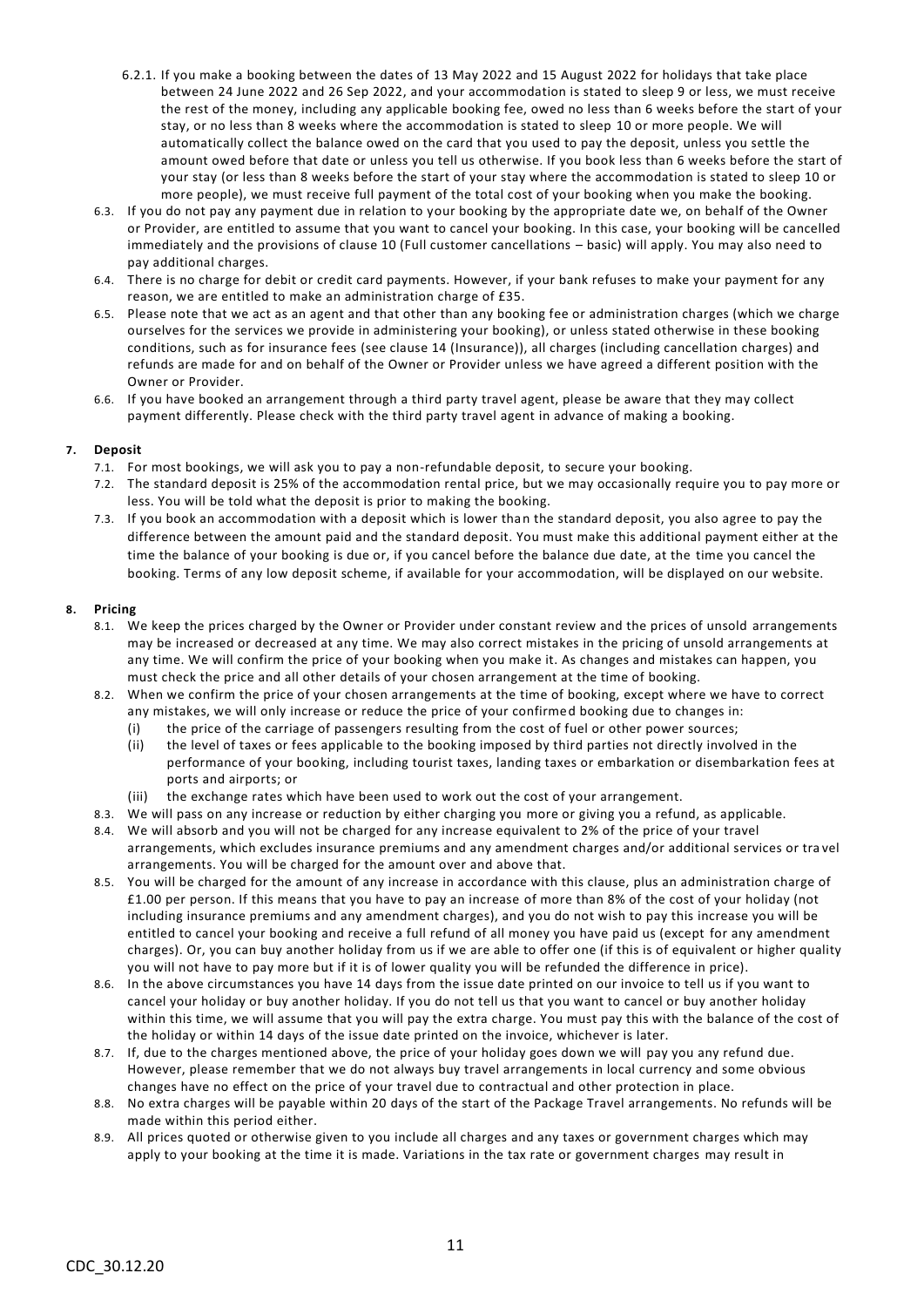variations of the sums due for your booking and you may be required to pay any additional taxes that arise after your booking has been confirmed.

- 8.10. We can pass on to you, in full, after we have confirmed your booking, all costs or charges the Owner or Prov ider makes to us which are connected with your booking, including any price increases due to changes in the exchange rates of currency.
- 8.11. All accommodation prices are for the accommodation as a whole and are not on a per person basis, except when an extra person charge applies.
- 8.12. We charge a booking fee for the services we provide in administering your booking. Any booking fee will be stated on our website or notified to you during the telephone booking process and will be shown as a separate charge on your confirmation.

## **9. Changing your booking**

- 9.1. If you want to change any detail of your confirmed booking, you must notify us via your online account or by calling us as soon as possible and we will do our best to arrange the changes.
- 9.2. Changes can only be accepted with the Owner's or Provider's agreement. We cannot guarantee that the Owner or Provider concerned will be able to meet your request.
- 9.3. If the Owner or Provider can facilitate your change, you will be asked to pay us an administration charge of £35 for each change in dates or £60 for each change in accommodation, which will be charged on our behalf. You will also have to pay any costs incurred by the Owner or Provider in facilitating this change for you, which, where relevant, will be charged at the current website price, which may be different from the price in the website from which you booked your chosen arrangements.
- 9.4. An Owner or Provider may treat changes to your dates or accommodation as a cancellation of the original booking and if so, you will have to pay cancellation charges if you decide to go ahead with the change.

## **10. Full customer cancellations - basic**

- 10.1. **This clause does not apply to any cancellations due to government public health measures for Covid-19, which is covered by clause 11 (Cancellations due to government public health measures for Covid-19).**
- 10.2. If you have to, or want to, cancel your booking after it has been confirmed, you must phone us on the number shown on your booking confirmation as soon as possible. The day we receive your notice by pho ne or via your online account (where available) to cancel is the date on which we will cancel your booking with the Owner or Provider.
- 10.3. You will have to pay a cancellation charge based on the number of days before the arrival date at the accommodation that we receive notice, as shown in the tables below. This means that if you have already paid the full balance of your total booking cost and then have to, or want to, cancel, you may receive a refund of part of the cost. However, if you have not yet paid your total booking cost by the time of your cancellation, you may have to make a further payment to cover the cancellation charge.
- 10.4. For the purpose of the tables below, total accommodation cost means accommodation rental price plus any extra items charged by the Owner or Provider such as charges for pets, welcome packs or cots but not including the cost of your ferry ticket(s), insurance premiums (if applicable), booking fees, credit-card charges or administration fees charged by us for making any changes.
- 10.5. The cancellation charges below have been calculated as a genuine pre-estimate of the losses incurred in the event you cancelled your booking within the stipulated time period.
- 10.6. If you have already paid for your ferry ticket(s), insurance premiums, credit-card charges and administration fees, we will not refund these if you cancel. This may differ if you have booked under a low deposit offer, in which case you should review the low deposit terms applicable.
- 10.7. If you have booked through a third party agent, the term 'total accommodation cost' in the tables below does not include any charges made by that agent or anyone else for booking fees, flights, other travel services or any other amounts not paid to us, and you may be liable to pay such charges in the event of cancellation in accordance with the cancellation policy of the third party agent or other supplier.
- 10.8. If you or a member of your party are prevented from travelling, you or the individual party member may be able to transfer your or their place to someone else introduced by you, subject to the following conditions:
	- (i) we are notified not less than 7 days before departure;
	- (ii) you pay any outstanding balance payment, an amendment fee of £35 for each change or £60 for each change if we have already issued your travel documents, as well as any additional fees, charges and other costs arising from the transfer; and
	- (iii) the person to whom the booking is being transferred agrees to these booking conditions and all other terms of the contract between us.
- 10.9. You and the transferee remain jointly and severally liable for payment of all sums. If you are unable to find a replacement, cancellation charges as set out in this clause will apply in order to cover our estimated costs. Otherwise, no refunds will be given for passengers not travelling or for unused services. Please be aware that most service providers do not allow name, time or other changes after tickets have been issued. In the case of ferry bookings, you may need to buy new tickets at a higher price.
- 10.10. Cancellation tables: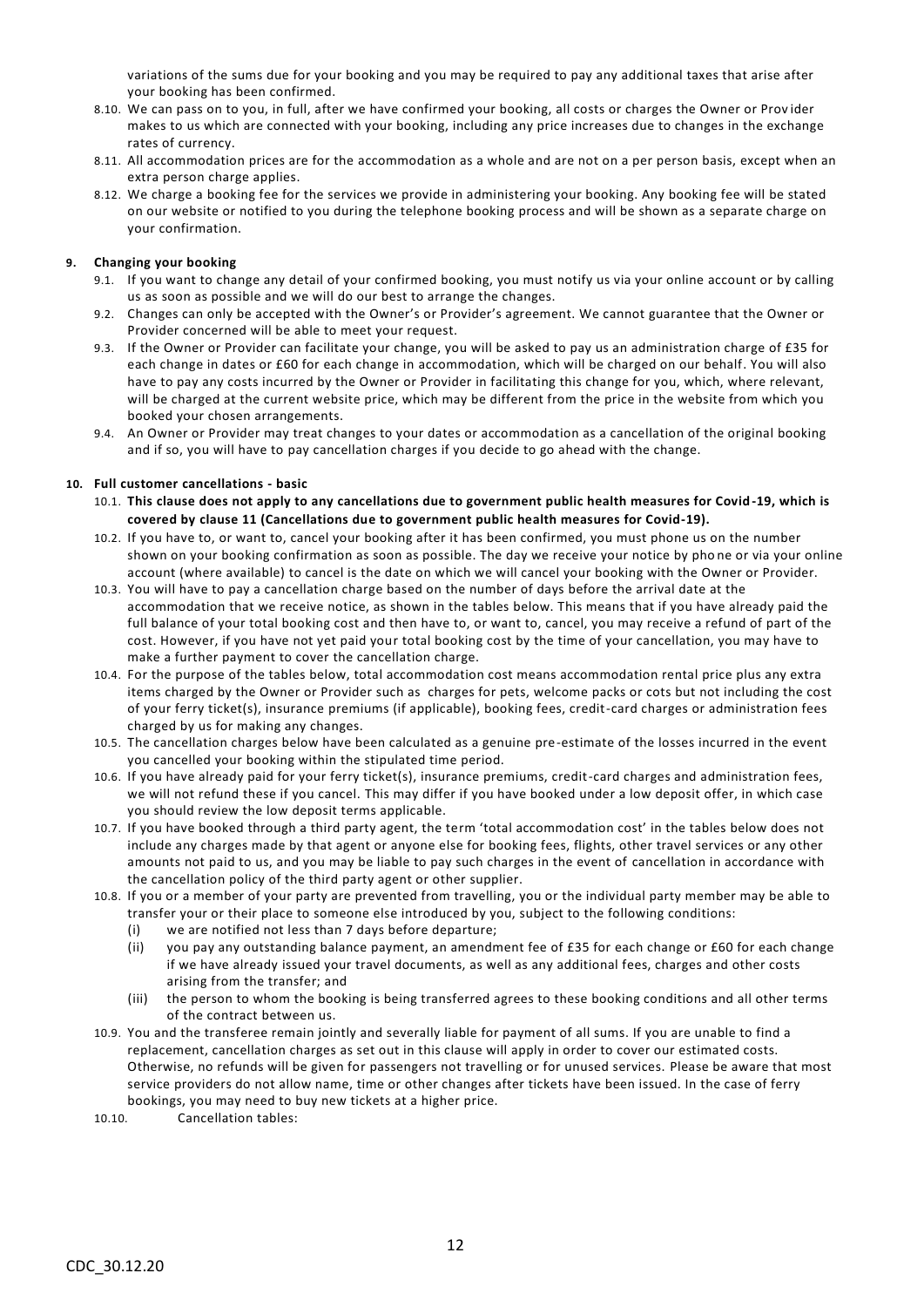a) If your balance is due 6 weeks prior to the start date of your trip (i.e. your accommodation is stated to sleep 9 or less and you made your booking between the dates of 13 May 2022 and 15 August 2022 for holidays that take place between 24 June 2022 and 26 Sep 2022):

| Number of days before the start date of<br>your trip that we receive your notice to<br>cancel (or on which you are deemed to<br>have cancelled) | Cancellation charge (in addition to any booking fees, any<br>insurance premiums or administration fees you owe or have<br>already paid which are non-refundable) |
|-------------------------------------------------------------------------------------------------------------------------------------------------|------------------------------------------------------------------------------------------------------------------------------------------------------------------|
| More than 70 days                                                                                                                               | Full standard deposit                                                                                                                                            |
| 57 to 70 days                                                                                                                                   | 50% of total accommodation cost                                                                                                                                  |
| 43 to 56 days                                                                                                                                   | 60% of total accommodation cost                                                                                                                                  |
| 29 to 42 days                                                                                                                                   | 75% of total accommodation cost                                                                                                                                  |
| 8 to 28 days                                                                                                                                    | 90% of total accommodation cost                                                                                                                                  |
| 7 days or less                                                                                                                                  | 95% of total accommodation cost                                                                                                                                  |

b) If your balance is due 8 weeks prior to the start date of your trip (i.e. your accommodation is stated to sleep 10 or more and you made your booking between the dates of 13 May 2022 and 15 August 2022 for holidays that take place between 24 June 2022 and 26 Sep 2022):

| Number of days before the start date of<br>your trip that we receive your notice to<br>cancel (or on which you are deemed to<br>have cancelled) | Cancellation charge (in addition to any booking fees, any<br>insurance premiums or administration fees you owe or have<br>already paid which are non-refundable) |
|-------------------------------------------------------------------------------------------------------------------------------------------------|------------------------------------------------------------------------------------------------------------------------------------------------------------------|
| More than 84 days                                                                                                                               | Full standard deposit                                                                                                                                            |
| 57 to 84 days                                                                                                                                   | 50% of the total accommodation cost or full deposit (including<br>any balance of deposit due), whichever is greater                                              |
| 43 to 56 days                                                                                                                                   | 60% of total accommodation cost                                                                                                                                  |
| 29 to 42 days                                                                                                                                   | 75% of total accommodation cost                                                                                                                                  |
| 8 to 28 days                                                                                                                                    | 90% of total accommodation cost                                                                                                                                  |
| 7 days or less                                                                                                                                  | 95% of total accommodation cost                                                                                                                                  |

c) If your balance is due 10 weeks prior to the start date of your trip (i.e. your accommodation is stated to sleep 9 or less):

| Number of days before the start date of<br>your trip that we receive your notice to<br>cancel (or on which you are deemed to<br>have cancelled) | Cancellation charge (in addition to any booking fees, cost of<br>ferry ticket(s), any insurance premiums or administration fees<br>you owe or have already paid which are non-refundable) |
|-------------------------------------------------------------------------------------------------------------------------------------------------|-------------------------------------------------------------------------------------------------------------------------------------------------------------------------------------------|
| More than 70 days                                                                                                                               | Full standard deposit                                                                                                                                                                     |
| 57 to 70 days                                                                                                                                   | 50% of total accommodation cost                                                                                                                                                           |
| 43 to 56 days                                                                                                                                   | 60% of total accommodation cost                                                                                                                                                           |
| 29 to 42 days                                                                                                                                   | 75% of total accommodation cost                                                                                                                                                           |
| 8 to 28 days                                                                                                                                    | 90% of total accommodation cost                                                                                                                                                           |
| 7 days or less                                                                                                                                  | 95% of total accommodation cost                                                                                                                                                           |

d) If your balance is due 12 weeks prior to the start date of your trip (i.e. your accommodation is stated to sleep 10 or more):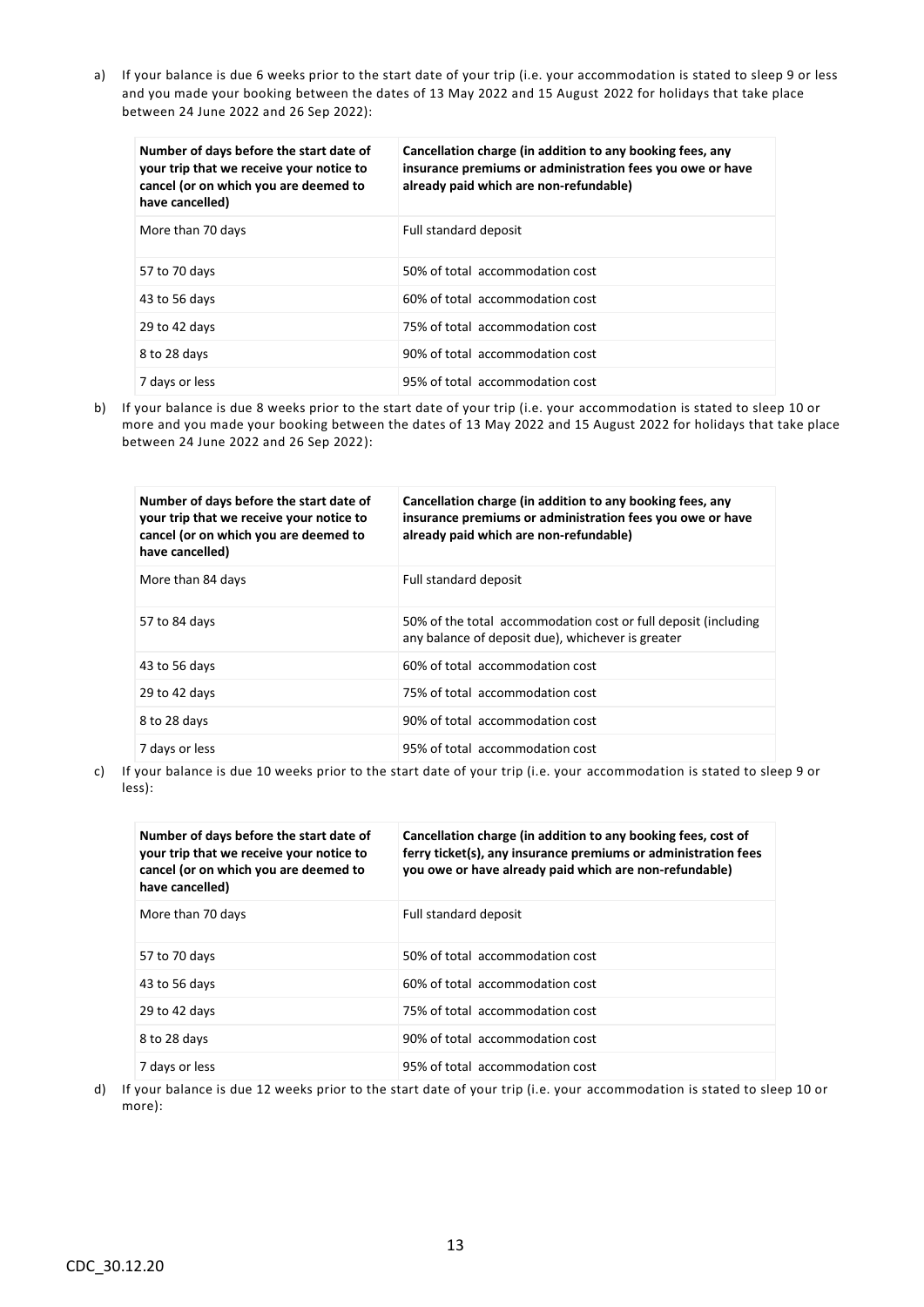| Number of days before the start date of<br>your trip that we receive your notice to<br>cancel (or on which you are deemed to<br>have cancelled) | Cancellation charge (in addition to any booking fees, cost of<br>ferry ticket(s), any insurance premiums or administration fees<br>you owe or have already paid which are non-refundable) |
|-------------------------------------------------------------------------------------------------------------------------------------------------|-------------------------------------------------------------------------------------------------------------------------------------------------------------------------------------------|
| More than 84 days                                                                                                                               | Full standard deposit                                                                                                                                                                     |
| 57 to 84 days                                                                                                                                   | 50% of the total accommodation cost or full deposit (including<br>any balance of deposit due), whichever is greater                                                                       |
| 43 to 56 days                                                                                                                                   | 60% of total accommodation cost                                                                                                                                                           |
| 29 to 42 days                                                                                                                                   | 75% of total accommodation cost                                                                                                                                                           |
| 8 to 28 days                                                                                                                                    | 90% of total accommodation cost                                                                                                                                                           |
| 7 days or less                                                                                                                                  | 95% of total accommodation cost                                                                                                                                                           |

## 10.11. **Important Note: Certain arrangements may not be amended after they have been confirmed and any alteration or cancellation could incur a cancellation charge of up to 100% of that part of the arrangements in addition to the charge above.**

## **11. Cancellations due to government public health measures for Covid-19**

- 11.1. If you have to cancel your booking because UK government public health measures imposed as a result of the Covid-19 pandemic mean it is unlawful to travel to or to make use of the accommodation you booked, you may choose to:
	- 11.1.1. transfer your accommodation booking to a later date free of any administration charges, subject to availability - you will have to pay any difference in price if the cost of the new booking of accommodation is higher or be reimbursed the difference if the cost of the new booking is lower;
	- 11.1.2. request a voucher with a redemption value equal to the amount previously paid by you for the accommodation element of your booking – the voucher terms and conditions will be available to you before you make your choice under this clause; or
	- 11.1.3. obtain a refund of the amount already paid by you for the booking of the accommodation.
- 11.2. Regrettably, you will not be able to transfer your ferry booking or be refunded the cost of the ferry tickets if you have to rely on this clause, unless the ferry provider agrees and/or we are able to recover fees paid from the ferry provider.
- 11.3. You will have to contact us in order to access these options.

## **12. Cancellations due to unavoidable & extraordinary circumstances**

- 12.1. You have the right to cancel your confirmed booking before departure without paying a cancellation charge in the event of unavoidable and extraordinary circumstances occurring at your holiday destination or its immediate vicinity and significantly affecting the performance of the holiday or which significantly affects transport arrangements to the destination.
- 12.2. In these circumstances, we shall provide you with a full refund of the monies you have paid but we will not be liable to pay you any compensation.
- 12.3. Please note that your right to cancel in these circumstances will only apply where the Foreign, Commonwealth and Development Office advises against travel to your destination or its immediate vicinity.
- 12.4. For the purposes of this clause, "unavoidable and extraordinary circumstances" means warfare, acts of terrorism, significant risks to human health such as the outbreak of serious disease at the travel destination or natural disasters such as floods, earthquakes or weather conditions which make it impossible to travel safely to the travel destination.

## **13. Part Cancellations**

- 13.1. If any person(s) in your party needs to cancel, this will not affect the total cost of your booking.
- 13.2. No refunds are payable in the event that you cut short your stay.

## **14. Changes or cancellations by us or the Owner or Provider**

- 14.1. We or the Owner or Provider do not expect to have to make any changes to your booking. However, sometimes bookings have to be changed or mistakes have to be corrected. We, the Owner or Provider have the right to do so.
- 14.2. Occasionally we have to make a 'significant change' such as a change of accommodation to that of a lower standard or changing the departure time by more than 12 hours or a change of accommodation area for the whole/a significant part of your time away. If we need to do this, we will let you know as soon as possible before you leave. We treat all other changes as minor. As a result, we will decide whether to let you know about them.
- 14.3. If we have to make a significant change or cancel your booking, and as long as there is time to do so before the departure date, we contact you as soon as reasonably possible and will offer you the following options :
	- (i) you can accept the changed booking arrangements we offer you; or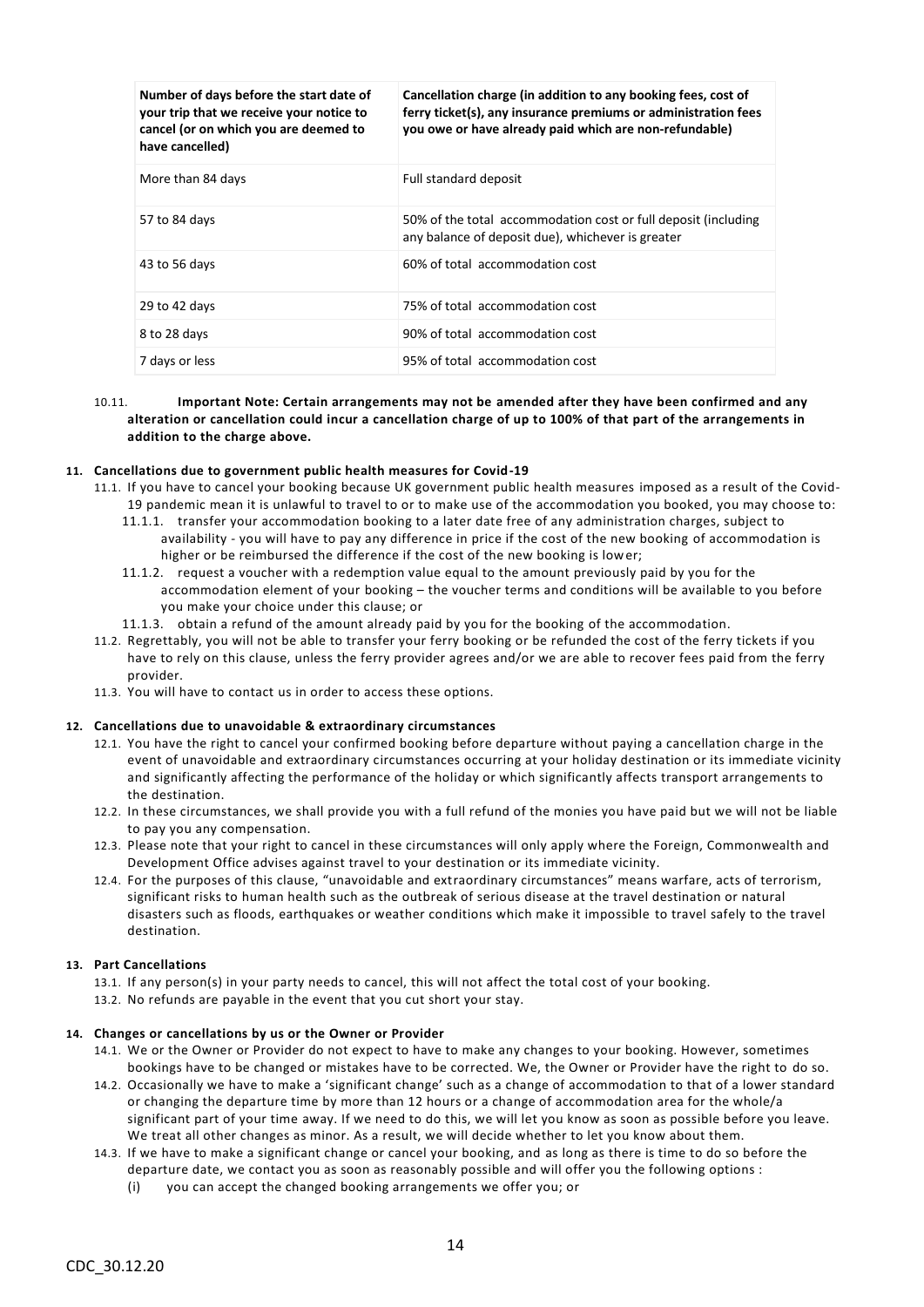- (ii) you can transfer to another booking if we are able to offer alternative arrangements with comparable or higher facilities (at no extra cost to you); or
- (iii) if available, you can chose an alternative arrangement of a lower standard, with a refund of the price difference between the original arrangement and the alternative arrangement; or
- (iv) you can cancel your booking, in which case we will refund you all amounts you have paid.
- 14.4. You must notify us of your choice within 7 days of our offer. If we do not hear from you within 7 days, we will contact you again to request notification of your choice. If you fail to respond again within the time period stipulated within our notice, we reserve the right to assume you accept the changed or alternative arrangements. The options shown above are not available if any change is a minor one or if the change or cancellation by us arises out of alterations to the confirmed booking which you have asked for or your failure to pay the balance of your booking cost by the due date notified to you.
- 14.5. If your booking is cancelled and no alternative arrangements are available or you do not accept the changed arrangements and cancel your booking where we have made a significant change, in addition to a full refund of all monies paid by you, we will pay you compensation as detailed below (except to infants):

| Number of days before you leave when we tell you (or your travel agent) about a significant change<br>to or cancellation of your confirmed holiday | Compensation per<br>party |
|----------------------------------------------------------------------------------------------------------------------------------------------------|---------------------------|
| More than 70 days                                                                                                                                  | £0                        |
| 43 to 70 days                                                                                                                                      | £25                       |
| 29 to 42 days                                                                                                                                      | £40                       |
| 15 to 28 days                                                                                                                                      | £80                       |
| 14 days or less                                                                                                                                    | £100                      |

- 14.6. Compensation will not, however, be payable and no liability, beyond offering the above mentioned choices, will be accepted where:
	- (i) we are forced to make a change or cancel because of an event or circumstance beyond our control, the consequences of which could not have been avoided even if all reasonable measures had been taken; or
	- (ii) we cancel as a result of your failure to comply with any requirement of these booking conditions entitling us to cancel (such as paying on time); or
	- (iii) we make a minor change; or
	- (iv) we make a significant change or cancel your arrangements more than 10 weeks before departure; or
	- (v) where the change or cancellation by us arises out of alterations to the confirmed booking requested by you; or
	- (vi) where we make a significant change and you accept those changed arrangements or you accept an offer of alternative travel arrangements.
- 14.7. The table above sets out the most we will pay under this clause. We are sorry that we cannot meet any expenses or losses you may suffer as a result of inconvenience suffered.
- 14.8. Very rarely, we may be forced by make a change or cancel as a result of unavoidable and extraordinary circumstances, meaning any event beyond our control, the consequences of which could not have been avoided even if all reasonable measures had been taken. If this situation does occur, we regret we will be unable to make any refunds (unless we obtain any from our suppliers), pay you compensation or meet any costs or expenses you incur as a result.
- 14.9. If we become unable to provide a significant proportion of the services that you have booked with us after you have departed, we will, where possible, make alternative arrangements for you at no extra charge and, where those alternative arrangements are of a lower standard, provide you with an appropriate price reduction.

## **15. Events Beyond Our Control**

15.1. Except where otherwise expressly stated in these Booking Conditions we will not be liable or pay you compensation if our contractual obligations to you are affected by "Events Beyond Our Control". For the purposes of these Booking Conditions, Events Beyond Our Control means any event beyond our or a Owner or Provider's control, the consequences of which could not have been avoided even if all reasonable measures had been taken. Examples include warfare and acts of terrorism (and threat thereof), civil strife, significant risks to human health such as the outbreak of serious disease at the travel destination or natural disasters such as floods, earthquakes or weather conditions which make it impossible to travel safely to the travel destination or remain at the travel destination, the act of any government or other national or local authority including port or river authorities, industrial dispute, labour strikes, lock closure, natural or nuclear disaster, fire, chemical or biological disaster, unavoidable te chnical problems with transport and all similar events outside our or the supplier(s) concerned's control.

## **16. Insurance**

- 16.1. We recommend that you take out travel insurance to cover you for your total stay. Details of the UK Personal Travel Insurance policies that we sell are shown on our website.
- 16.2. You should ensure that you take your policy documentation with you on holiday.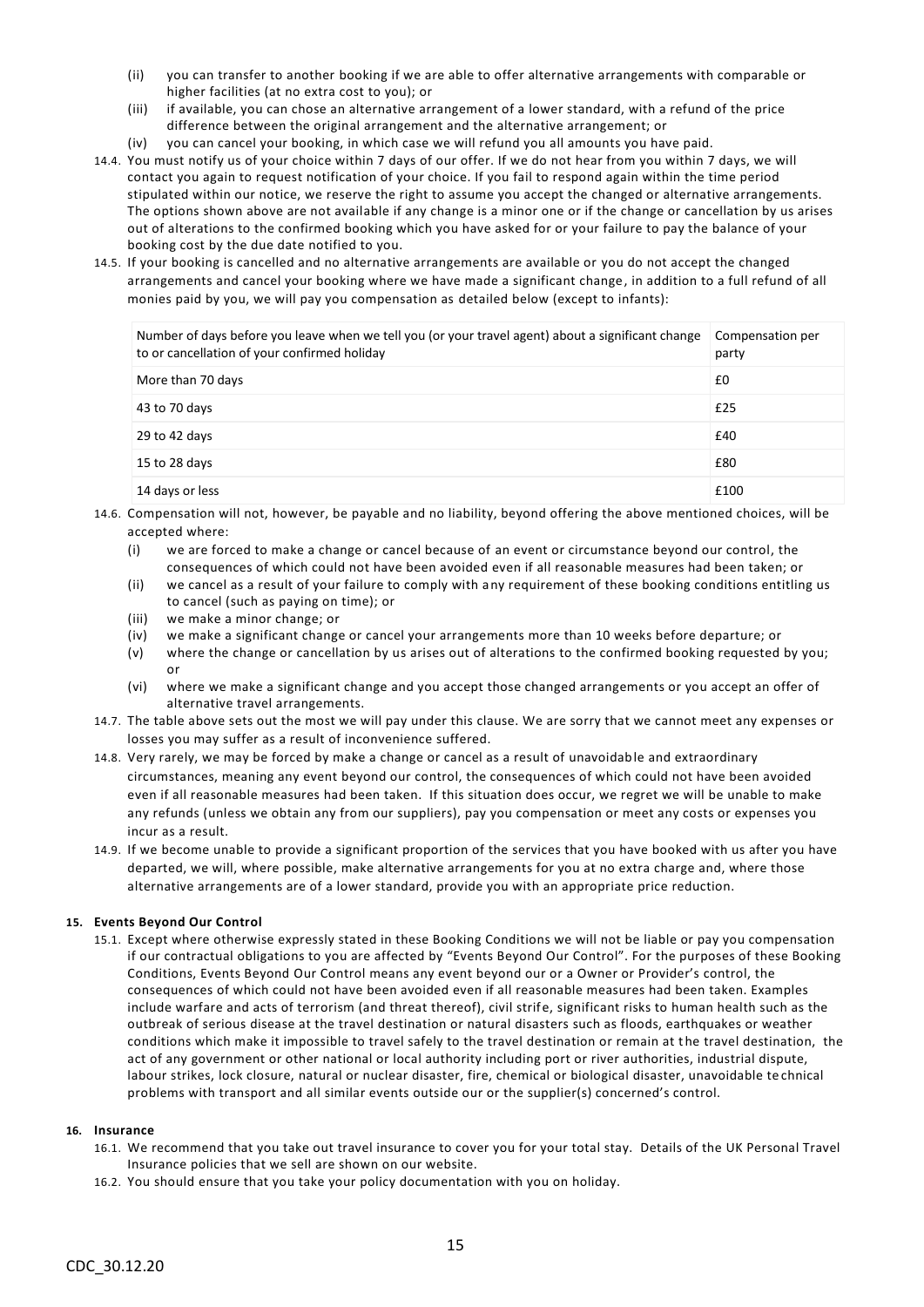- 16.3. It is your responsibility to make sure that any insurance cover you purchase is suitable for your needs
- 16.4. If you purchase insurance from us you will have to pay for this at the time you make your booking.

## **17. Your obligations in respect of the accommodation**

- 17.1. The Owner has set the following conditions on your stay at the accommodation:
	- (vii) **Arrival and departure** You can arrive at your accommodation at any time after 4pm (unless we tell you otherwise) on the start date of your rental period. You must leave by 10am on the last day (unless we tell you otherwise). If your arrival will be delayed beyond 8pm on the start date of your rental period, you must contact the person whose details we provide you. If you fail to do so, you may not be able to get into the accommodation. If you fail to arrive by 12 noon on the day after the start date of your rental period and you do not let the person whose details we provide you know that you are arriving late, we on behalf of the Owner may treat your booking as having been cancelled by you. In this situation, you will not be refunded any money you have paid.
	- (viii) **Security deposits** Some Owners require payment of a security deposit. If this applies to your chosen accommodation, this is a direct arrangement between you and the Owner, which we may or may not administer on behalf of the Owner. The amount and details of how the payment should be made and how and when it will be returned (less any costs for breakages, damages etc. if applicable) will be provided at the time of booking.
	- (ix) **Behaviour** You and all members of your party agree:
		- g. to keep the accommodation clean and tidy;
		- h. to leave the accommodation in a similar condition as you found it when you arrived;
		- i. to behave in a way at all times while at the accommodation which does not break any law;
		- j. not to use the accommodation for any illegal or commercial purpose;
		- k. not to sublet the accommodation or any part thereof or otherwise allow anyone to stay in it who we have not previously accepted on behalf of the Owner as a member of your party;
		- l. not to behave in an anti-social manner, breach the peace or otherwise act in a way which may disrupt or affect the enjoyment of others.
	- (x) **Maximum occupancy** You must not allow more people than the website states to stay overnight in the accommodation. You cannot arrange for visitors to the accommodation without the advance consent of the Owner. You must not hold events (such as parties, celebrations or meetings) at the accommodation without the advance consent of the Owner. If you do any of these things, the Owner can refuse to hand over the accommodation to you, or can repossess it. If the Owner does this, we will treat this as you cancelling the booking. In these situations you will not receive a refund of any money you have paid for your booking. And we or the Owner will not be legally responsible to you as a result of this situation (for example, for any costs or expenses you have to pay due to not being able to stay in the accommodation, such as the cost of finding alternative accommodation). Neither we nor the Owner are under any obligation to find any alternative accommodation for you.
	- (xi) **Pets -** Pets are not allowed unless we say so on the website. You must add your pet to your party at the point of booking. We recommend that any dog must have insurance which includes sufficient pet liability cover and you are wholly responsible for the supervision and behaviour of your pet at all times. If you take a pet with you, it is not allowed upstairs, on beds or furniture, or in any shared facilities, such as swimming pools or shops. You must not leave any pets unattended in the accommodation, including any garden, and you must keep dogs on a lead within the boundaries of an accommodation (including the garden). Children must not be left alone with any animal. Registered assistance dogs are allowed in most accommodations featured on our websites, even if the accommodation description says that pets are not allowed. If you or any member of the party has a pet allergy, we cannot guarantee that dogs, or other pets, have not stayed in your chosen accommodation, even if the Owner does not allow pets, nor can we accept any responsibility for any subsequent health reaction. Sometimes, Owners may take their own pets to an accommodation. It is your responsibility to make specific enquiries before booking. You should also read the information on taking p ets on holiday included on our website. If there is a charge for taking a pet, you will be told at the time of booking.
	- (xii) **No Smoking -** most accommodations are no smoking (including e-cigarettes), if you require a smoking accommodation then please contact us.

## **18. Damage**

- 18.1. You are responsible for all guests staying at the accommodation and the things they do (and do not do) even if you do not stay at the accommodation during the booking period.
- 18.2. You are responsible for and agree to reimburse to the Owner and us all costs incurred by the Owner and/or us as a result of any breakage or damage in or to the accommodation which is caused by you or any members of your party or any other persons invited into the accommodation by you. The Owner and/or we can ask for an extra payment from you to cover any such costs.
- 18.3. The Owner expects the accommodation to be left in a reasonably clean and tidy state on departure. If, in the Owner's or the Owner's representative's opinion, additional cleaning is required, you will be liable to the Owner for the cost of this cleaning.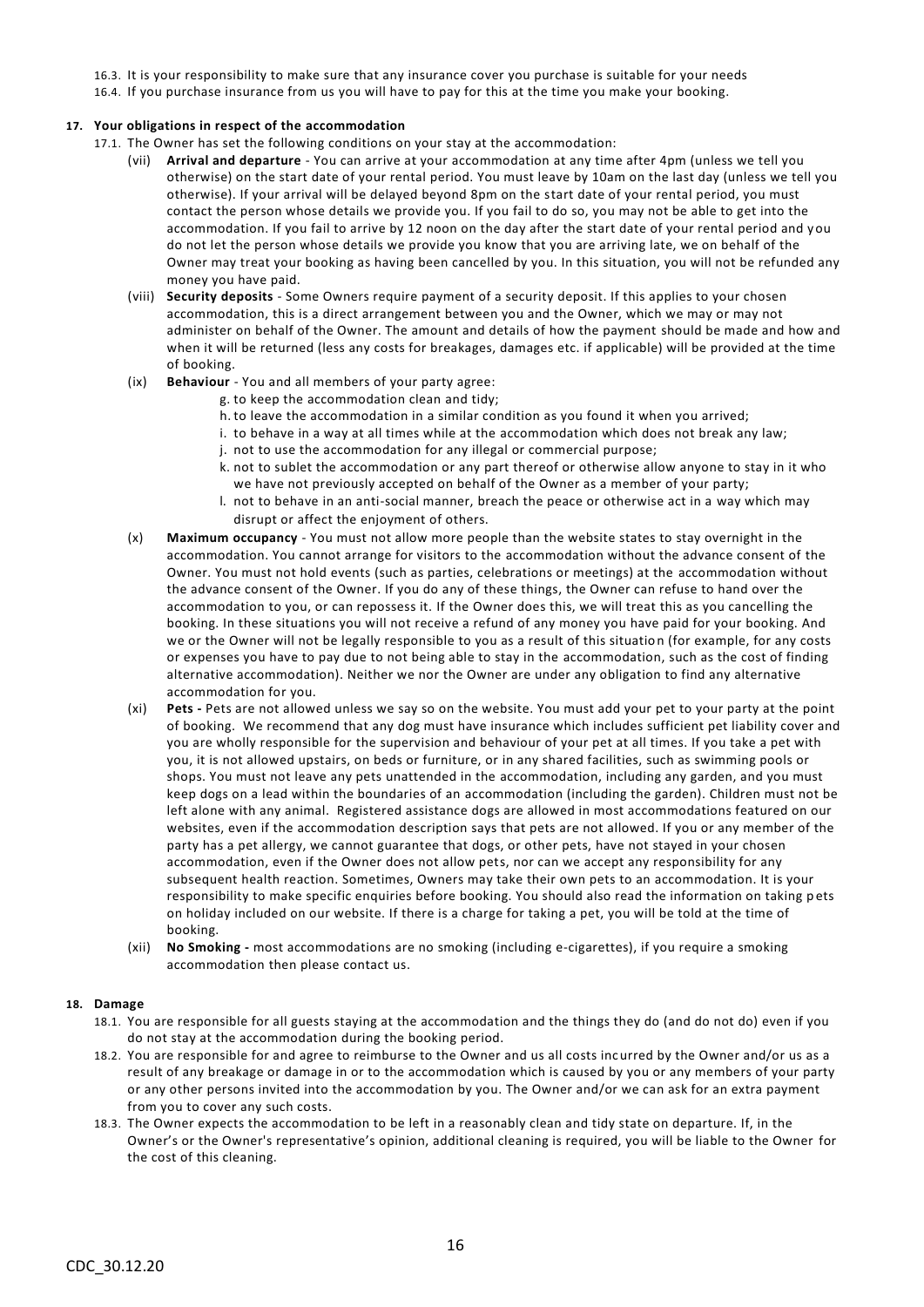18.4. You may need to check and sign an inventory of the accommodation and its contents on arrival at the accommodation. If you discover that anything is missing or damaged on arrival please notify the Owner or their representative immediately.

## **19. Right of Entry**

- 19.1. The Owner is allowed to enter the accommodation (without letting you know first if this is not practical or possible) if special circumstances or emergencies happen (for example if repairs need to be carried out) or if you br eak any of these booking conditions, the Owner's own terms and conditions or any other terms that apply to your booking and/or the accommodation.
- 19.2. The Owner or its representative is allowed to enter the accommodation to inspect it (including but not limite d to where you have complained about the accommodation). If this happens, you will be given reasonable notice first.
- 19.3. You agree to allow the Owner or their representative (including workmen) access to the accommodation as required by this clause.

## **20. Unreasonable behaviour**

- 20.1. The Owner can refuse to hand over their accommodation if the unreasonable behaviour of anyone in your party is likely to cause offence to other guests, members of staff or neighbours, or if the Owner has reasonable cause to believe you or any member of your party will cause damage or loss to the accommodation, its services or facilities. If this happens, the contract between you and the Owner will end and you will not receive any refund and neither we nor the Owner will have any further responsibility to you.
- 20.2. The Owner can end a stay after the keys have been handed over, if the unreasonable behaviour of anyone in your party (including anyone invited into the accommodation by you) is likely to spoil the enjoyment, comfort or health of other guests, residents, neighbours or members of staff or where you or any member of your party (or anyone invited into the accommodation by you) has broken or is likely to break any of these booking conditions, the Owner's terms and conditions or any other terms and conditions applicable to the accommodation which you have been told about. If this happens, you will have to leave the accommodation immediately and no refund will be given. You may also be responsible for any costs the Owner incurs as a result of your behaviour.

## **21. Our legal responsibility to you**

- 21.1. We will accept responsibility for your holiday as an 'organiser' under the Package Travel and Linked Travel Arrangements Regulations 2018. Depending on the other conditions of this clause, we accept responsibil ity for making sure that we supply your travel arrangements, which you book with us, as we have described.
- 21.2. If, after you leave for your trip, any part of your arrangements are not provided as promised, due to the negligence of our employees, agents or suppliers, and we don't remedy or resolve your complaint within a reasonable period of time, we will pay you appropriate compensation, if this has affected the enjoyment of your trip. However, (except where you have suffered personal injury or death), we will not pay more than three times the value of the booking (or the relevant part if not all the booking is affected).
- 21.3. The level of compensation will take into account all relevant factors, including the price of the holiday, any steps it was reasonable for you to take to reduce, as far as possible, the inconvenience or damage suffered (such as following the complaints procedure) and how much the problem affected your overall enjoyment of the holiday.
- 21.4. Please note that it is your responsibility to show that we or our supplier(s) have been negligent if you wish to make a claim against us.
- 21.5. Before we pay you any compensation, you must make any complaint or claim strictly in line with clause 23 (Complaints). You must also transfer your legal rights you may have against anyone else in connection with your claim. You must co-operate with us and our insurers in this.
- 21.6. In all claims, we will not be legally responsible if the alleged loss, injury or damage results from any of the following: (i) the fault of the person affected or any members of their party;
	- (ii) the fault of someone not connected with providing your booking which we could not have predicted or avoided;
	- (iii) unavoidable and extraordinary circumstances, meaning any event beyond our control, the consequences of which could not have been avoided even if all reasonable measures had been taken.
- 21.7. Where it is impossible for you to return to your departure point as per the agreed return date of your package, due to an unavoidable and extraordinary circumstances, we shall provide you with any necessary accommodation (where possible, of a comparable standard) for a period not exceeding three nights per person. Please note that the 3 night cap does not apply to persons with reduced mobility, pregnant women or unaccompanied minors, nor to persons needing specific medical assistance, provided we have been notified of these particular needs in a dvance. For the purposes of this clause, unavoidable and extraordinary circumstances means warfare, acts of terrorism, significant risks to human health such as the outbreak of serious disease at the travel destination or natural disasters such as floods, earthquakes or weather conditions which make it impossible to travel safely to the travel destination.

## **22. Important notice on the limits of our legal responsibility**

22.1. For international travel by sea and rail, we will limit our legal responsibility in all cases as if we were carriers under the appropriate conventions, which include; The Athens Convention (for sea travel); The Berne/Cotif Convention (for rail travel) and The Paris Convention (for accommodation arrangements) and any applicable EU Regulations, such as 261/2004 (for travel by air) and 1117/2010 (maritime passenger rights).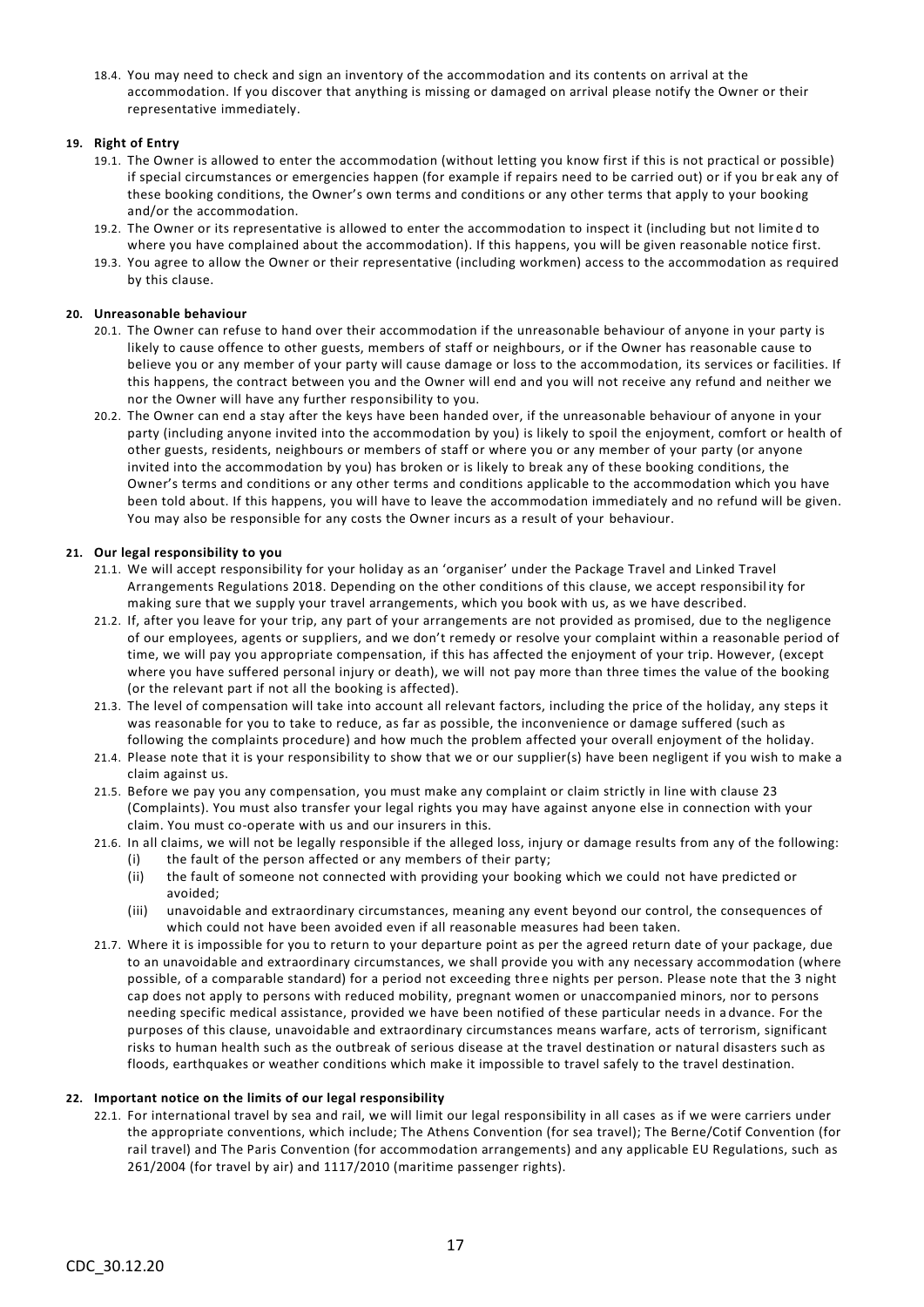- 22.2. We are not a carrier for the purposes of EU 1177/2010 any queries or claims for that regulation should be directed to your carrier. You can ask for copies of these conventions and regulations from us.
- 22.3. You must also agree that the operating carrier or transport company's own 'conditions of carriage' will apply to you on that journey.
- 22.4. When arranging transport for you, we rely on the terms and conditions in these international conventions and those 'conditions of carriage'. You must accept that all the terms and conditions in those 'conditions of carriage' form part of your contract with us, as well as with the transport company.
- 22.5. Please note, we cannot accept any liability for any damage, loss or expense or other sum(s) of any description:
	- (iv) which on the basis of the information given to us by you concerning your booking prior to our accepting it, we could not have foreseen you would suffer or incur if we breached our contract with yo u; or
	- (v) relate to any business.
- 22.6. If we are found legally responsible for loss of or damage to any luggage or personal possessions (including money), the most we will have to pay you and your party is £25 per person, as you are required to have adequate insurance in place to cover this kind of loss.

## **23. Complaints**

- 23.1. If you have any complaint about our booking services, you must let us know immediately in writing and in any event before you travel. Unfortunately, we cannot accept any legal responsibility if you do not let us know what is wrong and allow us an opportunity to respond to you. If we are found to be at fault in relation to any service we provide (as opposed to any Owner or Provider for whom we are not responsible), we will not pay more than the commission we have earned for the booking (or the appropriate proportion of this if not everyone on the booking is affected), plus any reasonable expenses you cannot recover from elsewhere.
- 23.2. We do not exclude or limit what we will be legally responsible for if death or personal injury is caused as a result of our negligence or that of our employees whilst acting in their course of their employment, or for any criminal act we may commit. Neither we nor the Owner can be held responsible for noise or disturbance which comes from beyond the boundaries of the accommodation or which is beyond the Owner's control. If we know about a problem before you arrive, we will contact you to let you know. We cannot be held responsible for the breakdown of mechanical equipment such as pumps, boilers, swimming-pool filtration systems, nor for the failure of public utilities such as water, gas and electricity.
- 23.3. As the contract for the provision of the accommodation is between you and the Owner, and the contract for the provision of the transport services is between you and the Provider, you must tell them (or their representative) as soon as possible if you are dissatisfied. This means on arrival if you are immediately dissatisfied or during your stay as soon as you become dissatisfied. You must provide an immediate opportunity for the Owner or Provider to put right anything that is wrong before the end of your stay. If you cannot contact the Owner or Provider, or their representative, or if you are unhappy with their response, you must phone us as soon as possible on the number shown on your confirmation with full details of your complaint and the Owner's or Provider's response (if any). You should make every reasonable attempt to contact us and must do so during your stay and especially before any decision to cut short your stay.
- 23.4. If you want us to, we will use our reasonable endeavours to liaise with an Owner or Provider on your behalf to attempt to resolve any unresolved complaints. Or you can pursue any complaint directly with the Owner.
- 23.5. If you feel that the problem has not been dealt with to your satisfaction, you must, within 28 days of returning from your stay, put your complaint in writing to us if you want us to liaise with an Owner on your behalf. We will then pass this on to the Owner or Provider. You can email us at [cr@awaze.co.uk](mailto:cr@awaze.co.uk) or call us on 03452681562 or write to us at Sunway House, Raglan Road Lowestoft, Suffolk, NR32 2LW, marked for the attention of the Customer Relations Department. We have designed this process to make sure we can help to resolve complaints as quickly as possible. Please help us and the Owner or Provider to assist you by following this process. If you fail to do so, this may affect your entitlement to claim compensation if this would be appropriate.
- 23.6. Nothing in this section will affect your legal rights or any right you may have to bring legal proceedings against an Owner or Provider.
- 23.7. Please also see clause 23 (ABTA membership) for details about their dispute resolution process.

## **24. Prompt Assistance**

- 24.1. The Package Travel and Linked Travel Arrangements Regulations 2018 provide that in the event that you experience difficulty for any reason, we will offer you such prompt assistance as is appropriate in the circumstances.
- 24.2. In particular, we will provide you with appropriate information on health services, local authorities and consular assistance, and provide assistance with distance communications and finding alternative travel arrangements.
- 24.3. Where you require assistance which is not owing to any failure by us, our employees or sub-contractors, we will not be liable for the costs of any alternative travel arrangements or other such assistance you require.
- 24.4. Any supplier, airline or other transport supplier may however pay for or provide refreshments and/or ap propriate accommodation and you should make a claim directly to them.
- 24.5. Subject to the other terms of these conditions, we will not be liable for any costs, fees or charges you incur in the above circumstances, if you fail to obtain our prior authorisation before making your own travel arrangements.
- 24.6. Furthermore, we reserve the right to charge you a fee for our assistance in the event that the difficulty is caused intentionally by you or a member of your party, or otherwise through your or your party's negli gence.

## **25. Insolvency Protection/ABTA membership**